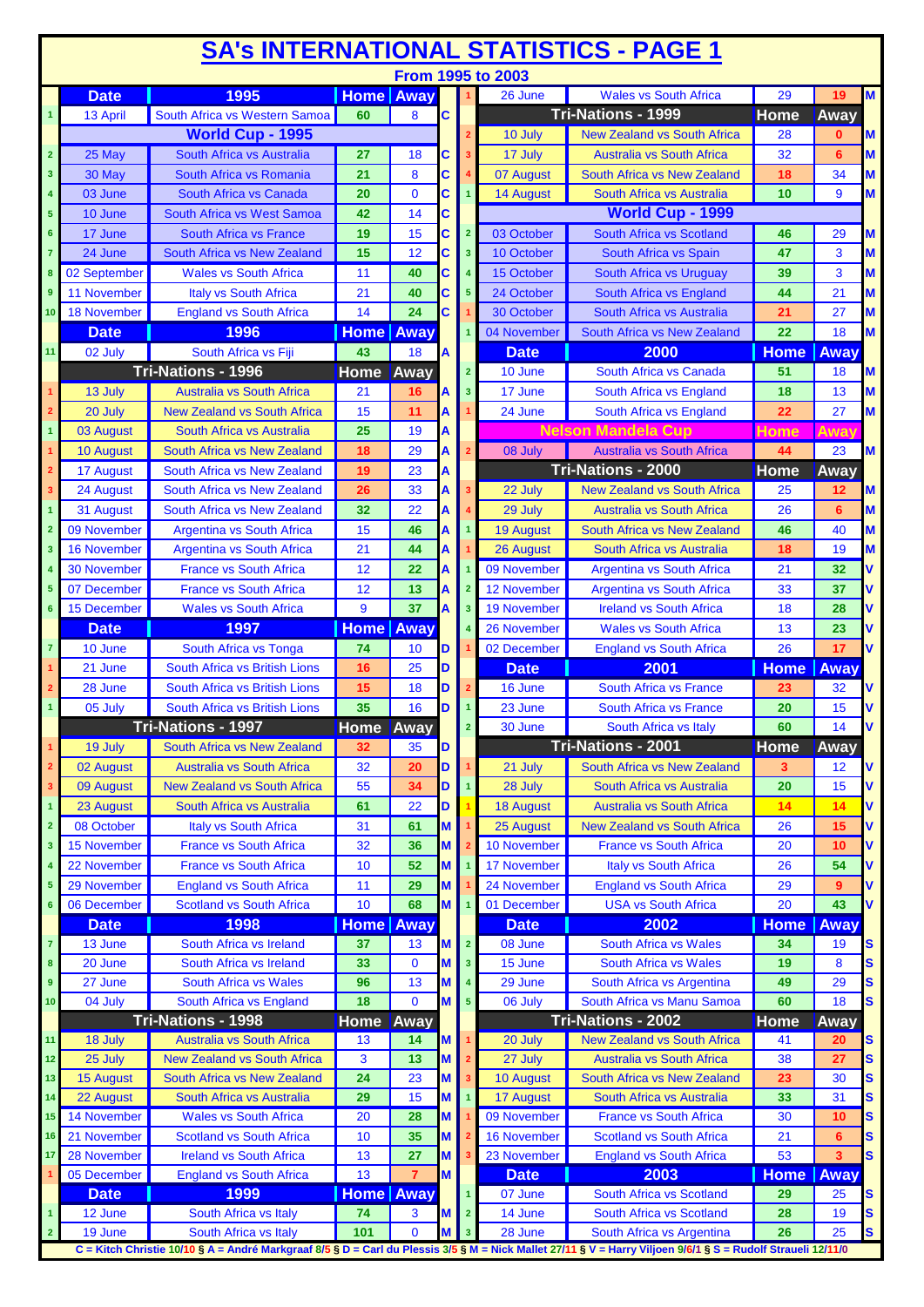| From 2003 to 2010<br>Tri-Nations - 2003<br><b>Home</b><br>$\overline{\mathsf{w}}$<br>Away<br>$\overline{4}$<br>South Africa vs England<br>55<br>22<br>02 June<br>W<br>S<br>8<br>09 June<br>South Africa vs Samoa<br>35<br>12 July<br>South Africa vs Australia<br>26<br>22<br>5 <sup>1</sup><br>$\overline{\mathbf{4}}$<br><b>Tri-Nations - 2007</b><br>52<br>S<br>Home<br>19 July<br><b>South Africa vs New Zealand</b><br>16<br>Away<br>$\mathbf{1}$<br>W<br>9<br>02 August<br><b>Australia vs South Africa</b><br>29<br>S<br>6<br>16 June<br>South Africa vs Australia<br>22<br>19<br>$\overline{\mathbf{2}}$<br>W<br>09 August<br>19<br>11<br>S<br><b>New Zealand vs South Africa</b><br>23 June<br>South Africa vs New Zealand<br>21<br>26<br>$\mathbf{3}$<br><b>World Cup - 2003</b><br>W<br>07 July<br><b>Australia vs South Africa</b><br>25<br>17<br>11 October<br>South Africa vs Uruguay<br>W<br>72<br>6<br>14 July<br><b>New Zealand vs South Africa</b><br>33<br>$\mathbf{1}$<br>s<br>6<br>3<br>South Africa vs Namibia<br>W<br>South Africa vs England<br>25<br>S<br>15 August<br>105<br>13<br>18 October<br>6<br>$\overline{1}$<br>1<br>W<br>19<br>S<br>21 August<br><b>Connacht vs South Africa</b><br>3<br>18<br>$\mathbf{1}$<br>24 October<br>South Africa vs Georgia<br>46<br>$\overline{2}$<br>3<br>W<br>South Africa vs Samoa<br>10<br>S<br>25 August<br><b>Scotland vs South Africa</b><br>27<br>01 November<br>60<br>$\overline{\mathbf{3}}$<br>$\overline{2}$<br><b>World Cup - 2007</b><br>29<br>S<br>08 November<br>South Africa vs New Zealand<br>9<br>2004<br><b>Home</b> Away<br>09 September<br>South Africa vs Samoa<br><b>Date</b><br>59<br>7<br>South Africa vs Ireland<br>14 September<br>South Africa vs England<br>36<br>$\Omega$<br>12 June<br>31<br>17<br>W<br>$5\phantom{.0}$<br>$\mathbf{1}$<br>17<br>W<br>22 September<br>$\overline{2}$<br>19 June<br>South Africa vs Ireland<br>26<br>South Africa vs Tonga<br>30<br>25<br>6<br>South Africa vs Wales<br>53<br>18<br><b>South Africa vs USA</b><br>26 June<br>W<br><b>30 September</b><br>64<br>15<br>$\mathbf{3}$<br>$\overline{7}$<br>24<br>38<br>W<br>S/Pacific Isles vs South Africa<br>07 October<br>17 July<br>8<br>South Africa vs Fuji<br>37<br>20<br>4<br>Tri-Nations - 2004<br><b>Home</b><br>Away<br>14 October<br>South Africa vs Argentina<br>37<br>9<br>13<br><b>New Zealand vs South Africa</b><br>W<br>20 October<br>15<br>6<br>24 July<br>23<br>21<br>10 <sub>1</sub><br><b>South Africa vs England</b><br>W<br>24 November<br>12<br>31 July<br><b>Australia vs South Africa</b><br>30<br>26<br><b>Wales vs South Africa</b><br>34<br>$\mathbf 2$<br>11<br>22<br>5<br>South Africa vs New Zealand<br>26<br>W<br>01 December<br><b>Barbarians vs South Africa</b><br>$\overline{1}$<br>14 August<br>40<br>W<br>23<br>19<br>2008<br>$\overline{2}$<br>21 August<br>South Africa vs Australia<br><b>Date</b><br><b>Home   Away</b><br><b>Wales vs South Africa</b><br>36<br>W<br>$\overline{1}$<br><b>South Africa vs Wales</b><br>$\overline{\mathbf{3}}$<br>06 November<br>38<br>07 June<br>43<br>17<br>17<br>12<br>W<br>14 June<br>South Africa vs Wales<br>37<br>21<br><b>13 November</b><br><b>Ireland vs South Africa</b><br>$\overline{2}$<br>20 November<br>32<br>W<br>21 June<br>South Africa vs Italy<br>26<br>$\Omega$<br><b>England vs South Africa</b><br>16<br>$\overline{\mathbf{3}}$<br>$\overline{2}$<br><b>Tri-Nations - 2008</b><br>27 November<br><b>Scotland vs South Africa</b><br>10<br>45<br>W<br><b>Home</b><br>Away<br>$\overline{1}$<br>39<br>04 December<br>$\overline{7}$<br>W<br>$\overline{\mathbf{2}}$<br><b>Argentina vs South Africa</b><br>05 July<br><b>New Zealand vs South Africa</b><br>19<br>8<br>2005<br><b>Home</b> Away<br><b>Date</b><br>$\overline{1}$<br>12 July<br><b>New Zealand vs South Africa</b><br>28<br>30<br>W<br>19 July<br>$\mathbf 3$<br>11 June<br>South Africa vs Uruguay<br>134<br>3<br><b>Australia vs South Africa</b><br>16<br>9<br>63<br>9<br>18 June<br>South Africa vs France<br>30<br>30<br>W<br>09 August<br>South Africa vs Argentina<br>$\overline{1}$<br><b>Tri-Nations - 2008</b><br>W<br><b>Home</b><br>$\overline{1}$<br>25 June<br>South Africa vs France<br>27<br>13<br>Away<br><b>Nelson Mandela Cup</b><br><b>Home</b><br>Away<br><b>16 August</b><br>South Africa vs New Zealand<br>19<br>$\mathbf{0}$<br>09 July<br><b>Australia vs South Africa</b><br>30<br>12<br>23 August<br>South Africa vs Australia<br>15<br>27<br>W<br>33<br>20<br>30 August<br>53<br>8<br>23 July<br>W<br>South Africa vs Australia<br>South Africa vs Australia<br>-1<br>Tri-Nations - 2005<br><b>Home Away</b><br>08 November<br><b>Wales vs South Africa</b><br>15<br>20<br>$\overline{2}$<br>$\mathbf 2$<br>30 July<br>South Africa vs Australia<br>22<br>16<br>W<br><b>15 November</b><br><b>Scotland vs South Africa</b><br>10<br>14<br>$\overline{\mathbf{3}}$<br>16<br>22 November<br>06 August<br><b>South Africa vs New Zealand</b><br>22<br>W<br><b>England vs South Africa</b><br>6<br>42<br>$\overline{\mathbf{3}}$<br>$\overline{\mathbf{4}}$<br>19<br>22<br>W<br>2009<br>4<br><b>Australia vs South Africa</b><br><b>Date</b><br><b>Home</b><br>Away<br>20 August<br>31<br><b>New Zealand vs South Africa</b><br>27<br>W<br>$\overline{5}$<br>South Africa vs Lions<br>27 August<br>20 June<br>26<br>21<br>1<br>05 November<br><b>Argentina vs South Africa</b><br>23<br>34<br>27 June<br>25<br>W<br><b>South Africa vs Lions</b><br>28<br>$\overline{\mathbf{1}}$<br>6<br><b>Wales vs South Africa</b><br>W<br>04 July<br>9<br>28<br>$\overline{\mathbf{2}}$<br><b>19 November</b><br>16<br>33<br>South Africa vs Lions<br>Tri-Nations - 2009<br>20<br>W<br>26<br><b>Home</b><br>26 November<br><b>France vs South Africa</b><br>Away<br>2006<br><b>Home</b> Away<br>$\mathbf{1}$<br>25 July<br>South Africa vs New Zealand<br>28<br><b>Date</b><br>19<br>South Africa XV vs World XV<br>31<br>19<br>27<br>W<br>01 August<br>South Africa vs New Zealand<br>03 June<br>30<br>$\overline{2}$<br>$\overline{\mathbf{1}}$<br>36<br>$\overline{\mathbf{2}}$<br>10 June<br>South Africa vs Scotland<br>16<br>W<br>$\overline{\mathbf{3}}$<br>08 August<br>South Africa vs Australia<br>29<br>17<br>15<br>P<br>$\mathbf{3}$<br>17 June<br>South Africa vs Scotland<br>29<br>W<br>29 August<br><b>Australia vs South Africa</b><br>25<br>32<br>$\overline{\mathbf{4}}$<br>36<br>W<br>P<br>24 June<br>South Africa vs France<br>26<br>05 September<br>Australia vs South Africa<br>21<br>6<br>1<br>Tri-Nations - 2006<br>Away<br>P<br>Home<br>12 September<br><b>New Zealand vs South Africa</b><br>29<br>32<br><b>Australia vs South Africa</b><br>W<br>06 November<br>Leicester Tigers vs South Africa<br>22<br>P<br>15 July<br>49<br>$\mathbf 2$<br>$\bf{0}$<br>17<br>35<br>17<br>W<br>13 November<br><b>France vs South Africa</b><br>P<br>$\mathbf{3}$<br>22 July<br><b>New Zealand vs South Africa</b><br>20<br>13<br>Australia vs South Africa<br>20<br>18<br>W<br>17 November<br><b>Saracens vs South Africa</b><br>P<br>24<br>23<br>4<br>05 August<br>P<br>45<br>South Africa vs New Zealand<br>26<br>W<br>21 November<br><b>Italy vs South Africa</b><br>10<br>32<br>26 August<br>$\sqrt{5}$<br>P<br>21<br>20<br>W<br>28 November<br><b>Ireland vs South Africa</b><br>15<br>02 September<br>South Africa vs New Zealand<br>10<br>1<br>W<br>24<br>16<br>09 September<br>South Africa vs Australia<br><b>Date</b><br>2010<br><b>Home</b><br><b>Away</b><br>$\overline{\mathbf{2}}$<br>11 November<br><b>Ireland vs South Africa</b><br>32<br>05 June<br>15<br>W<br>$\overline{1}$<br><b>Wales vs South Africa</b><br>31<br>34<br>12 June<br><b>18 November</b><br><b>England vs South Africa</b><br>23<br>21<br>W<br>$\overline{2}$<br><b>South Africa vs France</b><br>42<br>17<br>$\mathbf{2}$<br>14<br>25<br>25 November<br><b>England vs South Africa</b><br>19 June<br>South Africa vs Italy<br>13<br>W<br>$\overline{\mathbf{3}}$<br>29<br>1<br>03 December<br>World XV vs Springbok XV<br>32<br>W<br>55<br>$\overline{\mathbf{2}}$<br>$\overline{7}$<br>$\blacktriangleleft$<br>26 June<br>South Africa vs Italy<br>11<br>Tri-Nations - 2010<br>2007<br><b>Home</b> Away<br><b>Date</b><br><b>Home</b><br>Away<br>58<br>26 May<br>South Africa vs England<br>10<br>W<br>10 July<br><b>New Zealand vs South Africa</b><br>32<br>12<br>$\mathbf{3}$<br>$\overline{1}$<br>S = Rudolf Straueli 12/11/0 § W = Jake White 39/18/1 § P = Peter de Villiers 30/21/0 | <b>SA's INTERNATIONAL STATISTICS - PAGE 2</b> |  |  |  |  |  |  |  |  |  |   |  |
|--------------------------------------------------------------------------------------------------------------------------------------------------------------------------------------------------------------------------------------------------------------------------------------------------------------------------------------------------------------------------------------------------------------------------------------------------------------------------------------------------------------------------------------------------------------------------------------------------------------------------------------------------------------------------------------------------------------------------------------------------------------------------------------------------------------------------------------------------------------------------------------------------------------------------------------------------------------------------------------------------------------------------------------------------------------------------------------------------------------------------------------------------------------------------------------------------------------------------------------------------------------------------------------------------------------------------------------------------------------------------------------------------------------------------------------------------------------------------------------------------------------------------------------------------------------------------------------------------------------------------------------------------------------------------------------------------------------------------------------------------------------------------------------------------------------------------------------------------------------------------------------------------------------------------------------------------------------------------------------------------------------------------------------------------------------------------------------------------------------------------------------------------------------------------------------------------------------------------------------------------------------------------------------------------------------------------------------------------------------------------------------------------------------------------------------------------------------------------------------------------------------------------------------------------------------------------------------------------------------------------------------------------------------------------------------------------------------------------------------------------------------------------------------------------------------------------------------------------------------------------------------------------------------------------------------------------------------------------------------------------------------------------------------------------------------------------------------------------------------------------------------------------------------------------------------------------------------------------------------------------------------------------------------------------------------------------------------------------------------------------------------------------------------------------------------------------------------------------------------------------------------------------------------------------------------------------------------------------------------------------------------------------------------------------------------------------------------------------------------------------------------------------------------------------------------------------------------------------------------------------------------------------------------------------------------------------------------------------------------------------------------------------------------------------------------------------------------------------------------------------------------------------------------------------------------------------------------------------------------------------------------------------------------------------------------------------------------------------------------------------------------------------------------------------------------------------------------------------------------------------------------------------------------------------------------------------------------------------------------------------------------------------------------------------------------------------------------------------------------------------------------------------------------------------------------------------------------------------------------------------------------------------------------------------------------------------------------------------------------------------------------------------------------------------------------------------------------------------------------------------------------------------------------------------------------------------------------------------------------------------------------------------------------------------------------------------------------------------------------------------------------------------------------------------------------------------------------------------------------------------------------------------------------------------------------------------------------------------------------------------------------------------------------------------------------------------------------------------------------------------------------------------------------------------------------------------------------------------------------------------------------------------------------------------------------------------------------------------------------------------------------------------------------------------------------------------------------------------------------------------------------------------------------------------------------------------------------------------------------------------------------------------------------------------------------------------------------------------------------------------------------------------------------------------------------------------------------------------------------------------------------------------------------------------------------------------------------------------------------------------------------------------------------------------------------------------------------------------------------------------------------------------------------------------------------------------------------------------------------------------------------------------------------------------------------------------------------------------------------------------------------------------------------------------------------------------------------------------------------------------------------------------------------------------------------------------------------------------------------------------------------------------------------------------------------------------------------------------------------------------------------------------------------------------------------------------------------------------------------------------------------------------------------------------------------------------------------------------------------------------------------------------------------------------------------------------------------------------------------------------------------------------------------------------------------------------------------------------------------------------------------------------------------------------------------------------------------------------------------------------------------------------------------------------------------------------------------------------------------------------------------------------------------------------------------------------------------------------------------------------------------------------------------------------------------------------------------------------------------------------------------------------------------------------------------------------------------------------------------------------------------------------------------------------------|-----------------------------------------------|--|--|--|--|--|--|--|--|--|---|--|
|                                                                                                                                                                                                                                                                                                                                                                                                                                                                                                                                                                                                                                                                                                                                                                                                                                                                                                                                                                                                                                                                                                                                                                                                                                                                                                                                                                                                                                                                                                                                                                                                                                                                                                                                                                                                                                                                                                                                                                                                                                                                                                                                                                                                                                                                                                                                                                                                                                                                                                                                                                                                                                                                                                                                                                                                                                                                                                                                                                                                                                                                                                                                                                                                                                                                                                                                                                                                                                                                                                                                                                                                                                                                                                                                                                                                                                                                                                                                                                                                                                                                                                                                                                                                                                                                                                                                                                                                                                                                                                                                                                                                                                                                                                                                                                                                                                                                                                                                                                                                                                                                                                                                                                                                                                                                                                                                                                                                                                                                                                                                                                                                                                                                                                                                                                                                                                                                                                                                                                                                                                                                                                                                                                                                                                                                                                                                                                                                                                                                                                                                                                                                                                                                                                                                                                                                                                                                                                                                                                                                                                                                                                                                                                                                                                                                                                                                                                                                                                                                                                                                                                                                                                                                                                                                                                                                                                                                                                                                                                                                                                                                                                                                                                                                                                                                                                                                                                                                                                                                                                                                                        |                                               |  |  |  |  |  |  |  |  |  |   |  |
|                                                                                                                                                                                                                                                                                                                                                                                                                                                                                                                                                                                                                                                                                                                                                                                                                                                                                                                                                                                                                                                                                                                                                                                                                                                                                                                                                                                                                                                                                                                                                                                                                                                                                                                                                                                                                                                                                                                                                                                                                                                                                                                                                                                                                                                                                                                                                                                                                                                                                                                                                                                                                                                                                                                                                                                                                                                                                                                                                                                                                                                                                                                                                                                                                                                                                                                                                                                                                                                                                                                                                                                                                                                                                                                                                                                                                                                                                                                                                                                                                                                                                                                                                                                                                                                                                                                                                                                                                                                                                                                                                                                                                                                                                                                                                                                                                                                                                                                                                                                                                                                                                                                                                                                                                                                                                                                                                                                                                                                                                                                                                                                                                                                                                                                                                                                                                                                                                                                                                                                                                                                                                                                                                                                                                                                                                                                                                                                                                                                                                                                                                                                                                                                                                                                                                                                                                                                                                                                                                                                                                                                                                                                                                                                                                                                                                                                                                                                                                                                                                                                                                                                                                                                                                                                                                                                                                                                                                                                                                                                                                                                                                                                                                                                                                                                                                                                                                                                                                                                                                                                                                        |                                               |  |  |  |  |  |  |  |  |  |   |  |
|                                                                                                                                                                                                                                                                                                                                                                                                                                                                                                                                                                                                                                                                                                                                                                                                                                                                                                                                                                                                                                                                                                                                                                                                                                                                                                                                                                                                                                                                                                                                                                                                                                                                                                                                                                                                                                                                                                                                                                                                                                                                                                                                                                                                                                                                                                                                                                                                                                                                                                                                                                                                                                                                                                                                                                                                                                                                                                                                                                                                                                                                                                                                                                                                                                                                                                                                                                                                                                                                                                                                                                                                                                                                                                                                                                                                                                                                                                                                                                                                                                                                                                                                                                                                                                                                                                                                                                                                                                                                                                                                                                                                                                                                                                                                                                                                                                                                                                                                                                                                                                                                                                                                                                                                                                                                                                                                                                                                                                                                                                                                                                                                                                                                                                                                                                                                                                                                                                                                                                                                                                                                                                                                                                                                                                                                                                                                                                                                                                                                                                                                                                                                                                                                                                                                                                                                                                                                                                                                                                                                                                                                                                                                                                                                                                                                                                                                                                                                                                                                                                                                                                                                                                                                                                                                                                                                                                                                                                                                                                                                                                                                                                                                                                                                                                                                                                                                                                                                                                                                                                                                                        |                                               |  |  |  |  |  |  |  |  |  |   |  |
|                                                                                                                                                                                                                                                                                                                                                                                                                                                                                                                                                                                                                                                                                                                                                                                                                                                                                                                                                                                                                                                                                                                                                                                                                                                                                                                                                                                                                                                                                                                                                                                                                                                                                                                                                                                                                                                                                                                                                                                                                                                                                                                                                                                                                                                                                                                                                                                                                                                                                                                                                                                                                                                                                                                                                                                                                                                                                                                                                                                                                                                                                                                                                                                                                                                                                                                                                                                                                                                                                                                                                                                                                                                                                                                                                                                                                                                                                                                                                                                                                                                                                                                                                                                                                                                                                                                                                                                                                                                                                                                                                                                                                                                                                                                                                                                                                                                                                                                                                                                                                                                                                                                                                                                                                                                                                                                                                                                                                                                                                                                                                                                                                                                                                                                                                                                                                                                                                                                                                                                                                                                                                                                                                                                                                                                                                                                                                                                                                                                                                                                                                                                                                                                                                                                                                                                                                                                                                                                                                                                                                                                                                                                                                                                                                                                                                                                                                                                                                                                                                                                                                                                                                                                                                                                                                                                                                                                                                                                                                                                                                                                                                                                                                                                                                                                                                                                                                                                                                                                                                                                                                        |                                               |  |  |  |  |  |  |  |  |  |   |  |
|                                                                                                                                                                                                                                                                                                                                                                                                                                                                                                                                                                                                                                                                                                                                                                                                                                                                                                                                                                                                                                                                                                                                                                                                                                                                                                                                                                                                                                                                                                                                                                                                                                                                                                                                                                                                                                                                                                                                                                                                                                                                                                                                                                                                                                                                                                                                                                                                                                                                                                                                                                                                                                                                                                                                                                                                                                                                                                                                                                                                                                                                                                                                                                                                                                                                                                                                                                                                                                                                                                                                                                                                                                                                                                                                                                                                                                                                                                                                                                                                                                                                                                                                                                                                                                                                                                                                                                                                                                                                                                                                                                                                                                                                                                                                                                                                                                                                                                                                                                                                                                                                                                                                                                                                                                                                                                                                                                                                                                                                                                                                                                                                                                                                                                                                                                                                                                                                                                                                                                                                                                                                                                                                                                                                                                                                                                                                                                                                                                                                                                                                                                                                                                                                                                                                                                                                                                                                                                                                                                                                                                                                                                                                                                                                                                                                                                                                                                                                                                                                                                                                                                                                                                                                                                                                                                                                                                                                                                                                                                                                                                                                                                                                                                                                                                                                                                                                                                                                                                                                                                                                                        |                                               |  |  |  |  |  |  |  |  |  |   |  |
|                                                                                                                                                                                                                                                                                                                                                                                                                                                                                                                                                                                                                                                                                                                                                                                                                                                                                                                                                                                                                                                                                                                                                                                                                                                                                                                                                                                                                                                                                                                                                                                                                                                                                                                                                                                                                                                                                                                                                                                                                                                                                                                                                                                                                                                                                                                                                                                                                                                                                                                                                                                                                                                                                                                                                                                                                                                                                                                                                                                                                                                                                                                                                                                                                                                                                                                                                                                                                                                                                                                                                                                                                                                                                                                                                                                                                                                                                                                                                                                                                                                                                                                                                                                                                                                                                                                                                                                                                                                                                                                                                                                                                                                                                                                                                                                                                                                                                                                                                                                                                                                                                                                                                                                                                                                                                                                                                                                                                                                                                                                                                                                                                                                                                                                                                                                                                                                                                                                                                                                                                                                                                                                                                                                                                                                                                                                                                                                                                                                                                                                                                                                                                                                                                                                                                                                                                                                                                                                                                                                                                                                                                                                                                                                                                                                                                                                                                                                                                                                                                                                                                                                                                                                                                                                                                                                                                                                                                                                                                                                                                                                                                                                                                                                                                                                                                                                                                                                                                                                                                                                                                        |                                               |  |  |  |  |  |  |  |  |  |   |  |
|                                                                                                                                                                                                                                                                                                                                                                                                                                                                                                                                                                                                                                                                                                                                                                                                                                                                                                                                                                                                                                                                                                                                                                                                                                                                                                                                                                                                                                                                                                                                                                                                                                                                                                                                                                                                                                                                                                                                                                                                                                                                                                                                                                                                                                                                                                                                                                                                                                                                                                                                                                                                                                                                                                                                                                                                                                                                                                                                                                                                                                                                                                                                                                                                                                                                                                                                                                                                                                                                                                                                                                                                                                                                                                                                                                                                                                                                                                                                                                                                                                                                                                                                                                                                                                                                                                                                                                                                                                                                                                                                                                                                                                                                                                                                                                                                                                                                                                                                                                                                                                                                                                                                                                                                                                                                                                                                                                                                                                                                                                                                                                                                                                                                                                                                                                                                                                                                                                                                                                                                                                                                                                                                                                                                                                                                                                                                                                                                                                                                                                                                                                                                                                                                                                                                                                                                                                                                                                                                                                                                                                                                                                                                                                                                                                                                                                                                                                                                                                                                                                                                                                                                                                                                                                                                                                                                                                                                                                                                                                                                                                                                                                                                                                                                                                                                                                                                                                                                                                                                                                                                                        |                                               |  |  |  |  |  |  |  |  |  |   |  |
|                                                                                                                                                                                                                                                                                                                                                                                                                                                                                                                                                                                                                                                                                                                                                                                                                                                                                                                                                                                                                                                                                                                                                                                                                                                                                                                                                                                                                                                                                                                                                                                                                                                                                                                                                                                                                                                                                                                                                                                                                                                                                                                                                                                                                                                                                                                                                                                                                                                                                                                                                                                                                                                                                                                                                                                                                                                                                                                                                                                                                                                                                                                                                                                                                                                                                                                                                                                                                                                                                                                                                                                                                                                                                                                                                                                                                                                                                                                                                                                                                                                                                                                                                                                                                                                                                                                                                                                                                                                                                                                                                                                                                                                                                                                                                                                                                                                                                                                                                                                                                                                                                                                                                                                                                                                                                                                                                                                                                                                                                                                                                                                                                                                                                                                                                                                                                                                                                                                                                                                                                                                                                                                                                                                                                                                                                                                                                                                                                                                                                                                                                                                                                                                                                                                                                                                                                                                                                                                                                                                                                                                                                                                                                                                                                                                                                                                                                                                                                                                                                                                                                                                                                                                                                                                                                                                                                                                                                                                                                                                                                                                                                                                                                                                                                                                                                                                                                                                                                                                                                                                                                        |                                               |  |  |  |  |  |  |  |  |  |   |  |
|                                                                                                                                                                                                                                                                                                                                                                                                                                                                                                                                                                                                                                                                                                                                                                                                                                                                                                                                                                                                                                                                                                                                                                                                                                                                                                                                                                                                                                                                                                                                                                                                                                                                                                                                                                                                                                                                                                                                                                                                                                                                                                                                                                                                                                                                                                                                                                                                                                                                                                                                                                                                                                                                                                                                                                                                                                                                                                                                                                                                                                                                                                                                                                                                                                                                                                                                                                                                                                                                                                                                                                                                                                                                                                                                                                                                                                                                                                                                                                                                                                                                                                                                                                                                                                                                                                                                                                                                                                                                                                                                                                                                                                                                                                                                                                                                                                                                                                                                                                                                                                                                                                                                                                                                                                                                                                                                                                                                                                                                                                                                                                                                                                                                                                                                                                                                                                                                                                                                                                                                                                                                                                                                                                                                                                                                                                                                                                                                                                                                                                                                                                                                                                                                                                                                                                                                                                                                                                                                                                                                                                                                                                                                                                                                                                                                                                                                                                                                                                                                                                                                                                                                                                                                                                                                                                                                                                                                                                                                                                                                                                                                                                                                                                                                                                                                                                                                                                                                                                                                                                                                                        |                                               |  |  |  |  |  |  |  |  |  |   |  |
|                                                                                                                                                                                                                                                                                                                                                                                                                                                                                                                                                                                                                                                                                                                                                                                                                                                                                                                                                                                                                                                                                                                                                                                                                                                                                                                                                                                                                                                                                                                                                                                                                                                                                                                                                                                                                                                                                                                                                                                                                                                                                                                                                                                                                                                                                                                                                                                                                                                                                                                                                                                                                                                                                                                                                                                                                                                                                                                                                                                                                                                                                                                                                                                                                                                                                                                                                                                                                                                                                                                                                                                                                                                                                                                                                                                                                                                                                                                                                                                                                                                                                                                                                                                                                                                                                                                                                                                                                                                                                                                                                                                                                                                                                                                                                                                                                                                                                                                                                                                                                                                                                                                                                                                                                                                                                                                                                                                                                                                                                                                                                                                                                                                                                                                                                                                                                                                                                                                                                                                                                                                                                                                                                                                                                                                                                                                                                                                                                                                                                                                                                                                                                                                                                                                                                                                                                                                                                                                                                                                                                                                                                                                                                                                                                                                                                                                                                                                                                                                                                                                                                                                                                                                                                                                                                                                                                                                                                                                                                                                                                                                                                                                                                                                                                                                                                                                                                                                                                                                                                                                                                        |                                               |  |  |  |  |  |  |  |  |  |   |  |
|                                                                                                                                                                                                                                                                                                                                                                                                                                                                                                                                                                                                                                                                                                                                                                                                                                                                                                                                                                                                                                                                                                                                                                                                                                                                                                                                                                                                                                                                                                                                                                                                                                                                                                                                                                                                                                                                                                                                                                                                                                                                                                                                                                                                                                                                                                                                                                                                                                                                                                                                                                                                                                                                                                                                                                                                                                                                                                                                                                                                                                                                                                                                                                                                                                                                                                                                                                                                                                                                                                                                                                                                                                                                                                                                                                                                                                                                                                                                                                                                                                                                                                                                                                                                                                                                                                                                                                                                                                                                                                                                                                                                                                                                                                                                                                                                                                                                                                                                                                                                                                                                                                                                                                                                                                                                                                                                                                                                                                                                                                                                                                                                                                                                                                                                                                                                                                                                                                                                                                                                                                                                                                                                                                                                                                                                                                                                                                                                                                                                                                                                                                                                                                                                                                                                                                                                                                                                                                                                                                                                                                                                                                                                                                                                                                                                                                                                                                                                                                                                                                                                                                                                                                                                                                                                                                                                                                                                                                                                                                                                                                                                                                                                                                                                                                                                                                                                                                                                                                                                                                                                                        |                                               |  |  |  |  |  |  |  |  |  |   |  |
|                                                                                                                                                                                                                                                                                                                                                                                                                                                                                                                                                                                                                                                                                                                                                                                                                                                                                                                                                                                                                                                                                                                                                                                                                                                                                                                                                                                                                                                                                                                                                                                                                                                                                                                                                                                                                                                                                                                                                                                                                                                                                                                                                                                                                                                                                                                                                                                                                                                                                                                                                                                                                                                                                                                                                                                                                                                                                                                                                                                                                                                                                                                                                                                                                                                                                                                                                                                                                                                                                                                                                                                                                                                                                                                                                                                                                                                                                                                                                                                                                                                                                                                                                                                                                                                                                                                                                                                                                                                                                                                                                                                                                                                                                                                                                                                                                                                                                                                                                                                                                                                                                                                                                                                                                                                                                                                                                                                                                                                                                                                                                                                                                                                                                                                                                                                                                                                                                                                                                                                                                                                                                                                                                                                                                                                                                                                                                                                                                                                                                                                                                                                                                                                                                                                                                                                                                                                                                                                                                                                                                                                                                                                                                                                                                                                                                                                                                                                                                                                                                                                                                                                                                                                                                                                                                                                                                                                                                                                                                                                                                                                                                                                                                                                                                                                                                                                                                                                                                                                                                                                                                        |                                               |  |  |  |  |  |  |  |  |  |   |  |
|                                                                                                                                                                                                                                                                                                                                                                                                                                                                                                                                                                                                                                                                                                                                                                                                                                                                                                                                                                                                                                                                                                                                                                                                                                                                                                                                                                                                                                                                                                                                                                                                                                                                                                                                                                                                                                                                                                                                                                                                                                                                                                                                                                                                                                                                                                                                                                                                                                                                                                                                                                                                                                                                                                                                                                                                                                                                                                                                                                                                                                                                                                                                                                                                                                                                                                                                                                                                                                                                                                                                                                                                                                                                                                                                                                                                                                                                                                                                                                                                                                                                                                                                                                                                                                                                                                                                                                                                                                                                                                                                                                                                                                                                                                                                                                                                                                                                                                                                                                                                                                                                                                                                                                                                                                                                                                                                                                                                                                                                                                                                                                                                                                                                                                                                                                                                                                                                                                                                                                                                                                                                                                                                                                                                                                                                                                                                                                                                                                                                                                                                                                                                                                                                                                                                                                                                                                                                                                                                                                                                                                                                                                                                                                                                                                                                                                                                                                                                                                                                                                                                                                                                                                                                                                                                                                                                                                                                                                                                                                                                                                                                                                                                                                                                                                                                                                                                                                                                                                                                                                                                                        |                                               |  |  |  |  |  |  |  |  |  | W |  |
|                                                                                                                                                                                                                                                                                                                                                                                                                                                                                                                                                                                                                                                                                                                                                                                                                                                                                                                                                                                                                                                                                                                                                                                                                                                                                                                                                                                                                                                                                                                                                                                                                                                                                                                                                                                                                                                                                                                                                                                                                                                                                                                                                                                                                                                                                                                                                                                                                                                                                                                                                                                                                                                                                                                                                                                                                                                                                                                                                                                                                                                                                                                                                                                                                                                                                                                                                                                                                                                                                                                                                                                                                                                                                                                                                                                                                                                                                                                                                                                                                                                                                                                                                                                                                                                                                                                                                                                                                                                                                                                                                                                                                                                                                                                                                                                                                                                                                                                                                                                                                                                                                                                                                                                                                                                                                                                                                                                                                                                                                                                                                                                                                                                                                                                                                                                                                                                                                                                                                                                                                                                                                                                                                                                                                                                                                                                                                                                                                                                                                                                                                                                                                                                                                                                                                                                                                                                                                                                                                                                                                                                                                                                                                                                                                                                                                                                                                                                                                                                                                                                                                                                                                                                                                                                                                                                                                                                                                                                                                                                                                                                                                                                                                                                                                                                                                                                                                                                                                                                                                                                                                        |                                               |  |  |  |  |  |  |  |  |  | W |  |
|                                                                                                                                                                                                                                                                                                                                                                                                                                                                                                                                                                                                                                                                                                                                                                                                                                                                                                                                                                                                                                                                                                                                                                                                                                                                                                                                                                                                                                                                                                                                                                                                                                                                                                                                                                                                                                                                                                                                                                                                                                                                                                                                                                                                                                                                                                                                                                                                                                                                                                                                                                                                                                                                                                                                                                                                                                                                                                                                                                                                                                                                                                                                                                                                                                                                                                                                                                                                                                                                                                                                                                                                                                                                                                                                                                                                                                                                                                                                                                                                                                                                                                                                                                                                                                                                                                                                                                                                                                                                                                                                                                                                                                                                                                                                                                                                                                                                                                                                                                                                                                                                                                                                                                                                                                                                                                                                                                                                                                                                                                                                                                                                                                                                                                                                                                                                                                                                                                                                                                                                                                                                                                                                                                                                                                                                                                                                                                                                                                                                                                                                                                                                                                                                                                                                                                                                                                                                                                                                                                                                                                                                                                                                                                                                                                                                                                                                                                                                                                                                                                                                                                                                                                                                                                                                                                                                                                                                                                                                                                                                                                                                                                                                                                                                                                                                                                                                                                                                                                                                                                                                                        |                                               |  |  |  |  |  |  |  |  |  | W |  |
|                                                                                                                                                                                                                                                                                                                                                                                                                                                                                                                                                                                                                                                                                                                                                                                                                                                                                                                                                                                                                                                                                                                                                                                                                                                                                                                                                                                                                                                                                                                                                                                                                                                                                                                                                                                                                                                                                                                                                                                                                                                                                                                                                                                                                                                                                                                                                                                                                                                                                                                                                                                                                                                                                                                                                                                                                                                                                                                                                                                                                                                                                                                                                                                                                                                                                                                                                                                                                                                                                                                                                                                                                                                                                                                                                                                                                                                                                                                                                                                                                                                                                                                                                                                                                                                                                                                                                                                                                                                                                                                                                                                                                                                                                                                                                                                                                                                                                                                                                                                                                                                                                                                                                                                                                                                                                                                                                                                                                                                                                                                                                                                                                                                                                                                                                                                                                                                                                                                                                                                                                                                                                                                                                                                                                                                                                                                                                                                                                                                                                                                                                                                                                                                                                                                                                                                                                                                                                                                                                                                                                                                                                                                                                                                                                                                                                                                                                                                                                                                                                                                                                                                                                                                                                                                                                                                                                                                                                                                                                                                                                                                                                                                                                                                                                                                                                                                                                                                                                                                                                                                                                        |                                               |  |  |  |  |  |  |  |  |  | W |  |
|                                                                                                                                                                                                                                                                                                                                                                                                                                                                                                                                                                                                                                                                                                                                                                                                                                                                                                                                                                                                                                                                                                                                                                                                                                                                                                                                                                                                                                                                                                                                                                                                                                                                                                                                                                                                                                                                                                                                                                                                                                                                                                                                                                                                                                                                                                                                                                                                                                                                                                                                                                                                                                                                                                                                                                                                                                                                                                                                                                                                                                                                                                                                                                                                                                                                                                                                                                                                                                                                                                                                                                                                                                                                                                                                                                                                                                                                                                                                                                                                                                                                                                                                                                                                                                                                                                                                                                                                                                                                                                                                                                                                                                                                                                                                                                                                                                                                                                                                                                                                                                                                                                                                                                                                                                                                                                                                                                                                                                                                                                                                                                                                                                                                                                                                                                                                                                                                                                                                                                                                                                                                                                                                                                                                                                                                                                                                                                                                                                                                                                                                                                                                                                                                                                                                                                                                                                                                                                                                                                                                                                                                                                                                                                                                                                                                                                                                                                                                                                                                                                                                                                                                                                                                                                                                                                                                                                                                                                                                                                                                                                                                                                                                                                                                                                                                                                                                                                                                                                                                                                                                                        |                                               |  |  |  |  |  |  |  |  |  | W |  |
|                                                                                                                                                                                                                                                                                                                                                                                                                                                                                                                                                                                                                                                                                                                                                                                                                                                                                                                                                                                                                                                                                                                                                                                                                                                                                                                                                                                                                                                                                                                                                                                                                                                                                                                                                                                                                                                                                                                                                                                                                                                                                                                                                                                                                                                                                                                                                                                                                                                                                                                                                                                                                                                                                                                                                                                                                                                                                                                                                                                                                                                                                                                                                                                                                                                                                                                                                                                                                                                                                                                                                                                                                                                                                                                                                                                                                                                                                                                                                                                                                                                                                                                                                                                                                                                                                                                                                                                                                                                                                                                                                                                                                                                                                                                                                                                                                                                                                                                                                                                                                                                                                                                                                                                                                                                                                                                                                                                                                                                                                                                                                                                                                                                                                                                                                                                                                                                                                                                                                                                                                                                                                                                                                                                                                                                                                                                                                                                                                                                                                                                                                                                                                                                                                                                                                                                                                                                                                                                                                                                                                                                                                                                                                                                                                                                                                                                                                                                                                                                                                                                                                                                                                                                                                                                                                                                                                                                                                                                                                                                                                                                                                                                                                                                                                                                                                                                                                                                                                                                                                                                                                        |                                               |  |  |  |  |  |  |  |  |  | W |  |
|                                                                                                                                                                                                                                                                                                                                                                                                                                                                                                                                                                                                                                                                                                                                                                                                                                                                                                                                                                                                                                                                                                                                                                                                                                                                                                                                                                                                                                                                                                                                                                                                                                                                                                                                                                                                                                                                                                                                                                                                                                                                                                                                                                                                                                                                                                                                                                                                                                                                                                                                                                                                                                                                                                                                                                                                                                                                                                                                                                                                                                                                                                                                                                                                                                                                                                                                                                                                                                                                                                                                                                                                                                                                                                                                                                                                                                                                                                                                                                                                                                                                                                                                                                                                                                                                                                                                                                                                                                                                                                                                                                                                                                                                                                                                                                                                                                                                                                                                                                                                                                                                                                                                                                                                                                                                                                                                                                                                                                                                                                                                                                                                                                                                                                                                                                                                                                                                                                                                                                                                                                                                                                                                                                                                                                                                                                                                                                                                                                                                                                                                                                                                                                                                                                                                                                                                                                                                                                                                                                                                                                                                                                                                                                                                                                                                                                                                                                                                                                                                                                                                                                                                                                                                                                                                                                                                                                                                                                                                                                                                                                                                                                                                                                                                                                                                                                                                                                                                                                                                                                                                                        |                                               |  |  |  |  |  |  |  |  |  | W |  |
|                                                                                                                                                                                                                                                                                                                                                                                                                                                                                                                                                                                                                                                                                                                                                                                                                                                                                                                                                                                                                                                                                                                                                                                                                                                                                                                                                                                                                                                                                                                                                                                                                                                                                                                                                                                                                                                                                                                                                                                                                                                                                                                                                                                                                                                                                                                                                                                                                                                                                                                                                                                                                                                                                                                                                                                                                                                                                                                                                                                                                                                                                                                                                                                                                                                                                                                                                                                                                                                                                                                                                                                                                                                                                                                                                                                                                                                                                                                                                                                                                                                                                                                                                                                                                                                                                                                                                                                                                                                                                                                                                                                                                                                                                                                                                                                                                                                                                                                                                                                                                                                                                                                                                                                                                                                                                                                                                                                                                                                                                                                                                                                                                                                                                                                                                                                                                                                                                                                                                                                                                                                                                                                                                                                                                                                                                                                                                                                                                                                                                                                                                                                                                                                                                                                                                                                                                                                                                                                                                                                                                                                                                                                                                                                                                                                                                                                                                                                                                                                                                                                                                                                                                                                                                                                                                                                                                                                                                                                                                                                                                                                                                                                                                                                                                                                                                                                                                                                                                                                                                                                                                        |                                               |  |  |  |  |  |  |  |  |  | W |  |
|                                                                                                                                                                                                                                                                                                                                                                                                                                                                                                                                                                                                                                                                                                                                                                                                                                                                                                                                                                                                                                                                                                                                                                                                                                                                                                                                                                                                                                                                                                                                                                                                                                                                                                                                                                                                                                                                                                                                                                                                                                                                                                                                                                                                                                                                                                                                                                                                                                                                                                                                                                                                                                                                                                                                                                                                                                                                                                                                                                                                                                                                                                                                                                                                                                                                                                                                                                                                                                                                                                                                                                                                                                                                                                                                                                                                                                                                                                                                                                                                                                                                                                                                                                                                                                                                                                                                                                                                                                                                                                                                                                                                                                                                                                                                                                                                                                                                                                                                                                                                                                                                                                                                                                                                                                                                                                                                                                                                                                                                                                                                                                                                                                                                                                                                                                                                                                                                                                                                                                                                                                                                                                                                                                                                                                                                                                                                                                                                                                                                                                                                                                                                                                                                                                                                                                                                                                                                                                                                                                                                                                                                                                                                                                                                                                                                                                                                                                                                                                                                                                                                                                                                                                                                                                                                                                                                                                                                                                                                                                                                                                                                                                                                                                                                                                                                                                                                                                                                                                                                                                                                                        |                                               |  |  |  |  |  |  |  |  |  | W |  |
|                                                                                                                                                                                                                                                                                                                                                                                                                                                                                                                                                                                                                                                                                                                                                                                                                                                                                                                                                                                                                                                                                                                                                                                                                                                                                                                                                                                                                                                                                                                                                                                                                                                                                                                                                                                                                                                                                                                                                                                                                                                                                                                                                                                                                                                                                                                                                                                                                                                                                                                                                                                                                                                                                                                                                                                                                                                                                                                                                                                                                                                                                                                                                                                                                                                                                                                                                                                                                                                                                                                                                                                                                                                                                                                                                                                                                                                                                                                                                                                                                                                                                                                                                                                                                                                                                                                                                                                                                                                                                                                                                                                                                                                                                                                                                                                                                                                                                                                                                                                                                                                                                                                                                                                                                                                                                                                                                                                                                                                                                                                                                                                                                                                                                                                                                                                                                                                                                                                                                                                                                                                                                                                                                                                                                                                                                                                                                                                                                                                                                                                                                                                                                                                                                                                                                                                                                                                                                                                                                                                                                                                                                                                                                                                                                                                                                                                                                                                                                                                                                                                                                                                                                                                                                                                                                                                                                                                                                                                                                                                                                                                                                                                                                                                                                                                                                                                                                                                                                                                                                                                                                        |                                               |  |  |  |  |  |  |  |  |  |   |  |
|                                                                                                                                                                                                                                                                                                                                                                                                                                                                                                                                                                                                                                                                                                                                                                                                                                                                                                                                                                                                                                                                                                                                                                                                                                                                                                                                                                                                                                                                                                                                                                                                                                                                                                                                                                                                                                                                                                                                                                                                                                                                                                                                                                                                                                                                                                                                                                                                                                                                                                                                                                                                                                                                                                                                                                                                                                                                                                                                                                                                                                                                                                                                                                                                                                                                                                                                                                                                                                                                                                                                                                                                                                                                                                                                                                                                                                                                                                                                                                                                                                                                                                                                                                                                                                                                                                                                                                                                                                                                                                                                                                                                                                                                                                                                                                                                                                                                                                                                                                                                                                                                                                                                                                                                                                                                                                                                                                                                                                                                                                                                                                                                                                                                                                                                                                                                                                                                                                                                                                                                                                                                                                                                                                                                                                                                                                                                                                                                                                                                                                                                                                                                                                                                                                                                                                                                                                                                                                                                                                                                                                                                                                                                                                                                                                                                                                                                                                                                                                                                                                                                                                                                                                                                                                                                                                                                                                                                                                                                                                                                                                                                                                                                                                                                                                                                                                                                                                                                                                                                                                                                                        |                                               |  |  |  |  |  |  |  |  |  | P |  |
|                                                                                                                                                                                                                                                                                                                                                                                                                                                                                                                                                                                                                                                                                                                                                                                                                                                                                                                                                                                                                                                                                                                                                                                                                                                                                                                                                                                                                                                                                                                                                                                                                                                                                                                                                                                                                                                                                                                                                                                                                                                                                                                                                                                                                                                                                                                                                                                                                                                                                                                                                                                                                                                                                                                                                                                                                                                                                                                                                                                                                                                                                                                                                                                                                                                                                                                                                                                                                                                                                                                                                                                                                                                                                                                                                                                                                                                                                                                                                                                                                                                                                                                                                                                                                                                                                                                                                                                                                                                                                                                                                                                                                                                                                                                                                                                                                                                                                                                                                                                                                                                                                                                                                                                                                                                                                                                                                                                                                                                                                                                                                                                                                                                                                                                                                                                                                                                                                                                                                                                                                                                                                                                                                                                                                                                                                                                                                                                                                                                                                                                                                                                                                                                                                                                                                                                                                                                                                                                                                                                                                                                                                                                                                                                                                                                                                                                                                                                                                                                                                                                                                                                                                                                                                                                                                                                                                                                                                                                                                                                                                                                                                                                                                                                                                                                                                                                                                                                                                                                                                                                                                        |                                               |  |  |  |  |  |  |  |  |  | P |  |
|                                                                                                                                                                                                                                                                                                                                                                                                                                                                                                                                                                                                                                                                                                                                                                                                                                                                                                                                                                                                                                                                                                                                                                                                                                                                                                                                                                                                                                                                                                                                                                                                                                                                                                                                                                                                                                                                                                                                                                                                                                                                                                                                                                                                                                                                                                                                                                                                                                                                                                                                                                                                                                                                                                                                                                                                                                                                                                                                                                                                                                                                                                                                                                                                                                                                                                                                                                                                                                                                                                                                                                                                                                                                                                                                                                                                                                                                                                                                                                                                                                                                                                                                                                                                                                                                                                                                                                                                                                                                                                                                                                                                                                                                                                                                                                                                                                                                                                                                                                                                                                                                                                                                                                                                                                                                                                                                                                                                                                                                                                                                                                                                                                                                                                                                                                                                                                                                                                                                                                                                                                                                                                                                                                                                                                                                                                                                                                                                                                                                                                                                                                                                                                                                                                                                                                                                                                                                                                                                                                                                                                                                                                                                                                                                                                                                                                                                                                                                                                                                                                                                                                                                                                                                                                                                                                                                                                                                                                                                                                                                                                                                                                                                                                                                                                                                                                                                                                                                                                                                                                                                                        |                                               |  |  |  |  |  |  |  |  |  | P |  |
|                                                                                                                                                                                                                                                                                                                                                                                                                                                                                                                                                                                                                                                                                                                                                                                                                                                                                                                                                                                                                                                                                                                                                                                                                                                                                                                                                                                                                                                                                                                                                                                                                                                                                                                                                                                                                                                                                                                                                                                                                                                                                                                                                                                                                                                                                                                                                                                                                                                                                                                                                                                                                                                                                                                                                                                                                                                                                                                                                                                                                                                                                                                                                                                                                                                                                                                                                                                                                                                                                                                                                                                                                                                                                                                                                                                                                                                                                                                                                                                                                                                                                                                                                                                                                                                                                                                                                                                                                                                                                                                                                                                                                                                                                                                                                                                                                                                                                                                                                                                                                                                                                                                                                                                                                                                                                                                                                                                                                                                                                                                                                                                                                                                                                                                                                                                                                                                                                                                                                                                                                                                                                                                                                                                                                                                                                                                                                                                                                                                                                                                                                                                                                                                                                                                                                                                                                                                                                                                                                                                                                                                                                                                                                                                                                                                                                                                                                                                                                                                                                                                                                                                                                                                                                                                                                                                                                                                                                                                                                                                                                                                                                                                                                                                                                                                                                                                                                                                                                                                                                                                                                        |                                               |  |  |  |  |  |  |  |  |  |   |  |
|                                                                                                                                                                                                                                                                                                                                                                                                                                                                                                                                                                                                                                                                                                                                                                                                                                                                                                                                                                                                                                                                                                                                                                                                                                                                                                                                                                                                                                                                                                                                                                                                                                                                                                                                                                                                                                                                                                                                                                                                                                                                                                                                                                                                                                                                                                                                                                                                                                                                                                                                                                                                                                                                                                                                                                                                                                                                                                                                                                                                                                                                                                                                                                                                                                                                                                                                                                                                                                                                                                                                                                                                                                                                                                                                                                                                                                                                                                                                                                                                                                                                                                                                                                                                                                                                                                                                                                                                                                                                                                                                                                                                                                                                                                                                                                                                                                                                                                                                                                                                                                                                                                                                                                                                                                                                                                                                                                                                                                                                                                                                                                                                                                                                                                                                                                                                                                                                                                                                                                                                                                                                                                                                                                                                                                                                                                                                                                                                                                                                                                                                                                                                                                                                                                                                                                                                                                                                                                                                                                                                                                                                                                                                                                                                                                                                                                                                                                                                                                                                                                                                                                                                                                                                                                                                                                                                                                                                                                                                                                                                                                                                                                                                                                                                                                                                                                                                                                                                                                                                                                                                                        |                                               |  |  |  |  |  |  |  |  |  | P |  |
|                                                                                                                                                                                                                                                                                                                                                                                                                                                                                                                                                                                                                                                                                                                                                                                                                                                                                                                                                                                                                                                                                                                                                                                                                                                                                                                                                                                                                                                                                                                                                                                                                                                                                                                                                                                                                                                                                                                                                                                                                                                                                                                                                                                                                                                                                                                                                                                                                                                                                                                                                                                                                                                                                                                                                                                                                                                                                                                                                                                                                                                                                                                                                                                                                                                                                                                                                                                                                                                                                                                                                                                                                                                                                                                                                                                                                                                                                                                                                                                                                                                                                                                                                                                                                                                                                                                                                                                                                                                                                                                                                                                                                                                                                                                                                                                                                                                                                                                                                                                                                                                                                                                                                                                                                                                                                                                                                                                                                                                                                                                                                                                                                                                                                                                                                                                                                                                                                                                                                                                                                                                                                                                                                                                                                                                                                                                                                                                                                                                                                                                                                                                                                                                                                                                                                                                                                                                                                                                                                                                                                                                                                                                                                                                                                                                                                                                                                                                                                                                                                                                                                                                                                                                                                                                                                                                                                                                                                                                                                                                                                                                                                                                                                                                                                                                                                                                                                                                                                                                                                                                                                        |                                               |  |  |  |  |  |  |  |  |  | P |  |
|                                                                                                                                                                                                                                                                                                                                                                                                                                                                                                                                                                                                                                                                                                                                                                                                                                                                                                                                                                                                                                                                                                                                                                                                                                                                                                                                                                                                                                                                                                                                                                                                                                                                                                                                                                                                                                                                                                                                                                                                                                                                                                                                                                                                                                                                                                                                                                                                                                                                                                                                                                                                                                                                                                                                                                                                                                                                                                                                                                                                                                                                                                                                                                                                                                                                                                                                                                                                                                                                                                                                                                                                                                                                                                                                                                                                                                                                                                                                                                                                                                                                                                                                                                                                                                                                                                                                                                                                                                                                                                                                                                                                                                                                                                                                                                                                                                                                                                                                                                                                                                                                                                                                                                                                                                                                                                                                                                                                                                                                                                                                                                                                                                                                                                                                                                                                                                                                                                                                                                                                                                                                                                                                                                                                                                                                                                                                                                                                                                                                                                                                                                                                                                                                                                                                                                                                                                                                                                                                                                                                                                                                                                                                                                                                                                                                                                                                                                                                                                                                                                                                                                                                                                                                                                                                                                                                                                                                                                                                                                                                                                                                                                                                                                                                                                                                                                                                                                                                                                                                                                                                                        |                                               |  |  |  |  |  |  |  |  |  | P |  |
|                                                                                                                                                                                                                                                                                                                                                                                                                                                                                                                                                                                                                                                                                                                                                                                                                                                                                                                                                                                                                                                                                                                                                                                                                                                                                                                                                                                                                                                                                                                                                                                                                                                                                                                                                                                                                                                                                                                                                                                                                                                                                                                                                                                                                                                                                                                                                                                                                                                                                                                                                                                                                                                                                                                                                                                                                                                                                                                                                                                                                                                                                                                                                                                                                                                                                                                                                                                                                                                                                                                                                                                                                                                                                                                                                                                                                                                                                                                                                                                                                                                                                                                                                                                                                                                                                                                                                                                                                                                                                                                                                                                                                                                                                                                                                                                                                                                                                                                                                                                                                                                                                                                                                                                                                                                                                                                                                                                                                                                                                                                                                                                                                                                                                                                                                                                                                                                                                                                                                                                                                                                                                                                                                                                                                                                                                                                                                                                                                                                                                                                                                                                                                                                                                                                                                                                                                                                                                                                                                                                                                                                                                                                                                                                                                                                                                                                                                                                                                                                                                                                                                                                                                                                                                                                                                                                                                                                                                                                                                                                                                                                                                                                                                                                                                                                                                                                                                                                                                                                                                                                                                        |                                               |  |  |  |  |  |  |  |  |  | P |  |
|                                                                                                                                                                                                                                                                                                                                                                                                                                                                                                                                                                                                                                                                                                                                                                                                                                                                                                                                                                                                                                                                                                                                                                                                                                                                                                                                                                                                                                                                                                                                                                                                                                                                                                                                                                                                                                                                                                                                                                                                                                                                                                                                                                                                                                                                                                                                                                                                                                                                                                                                                                                                                                                                                                                                                                                                                                                                                                                                                                                                                                                                                                                                                                                                                                                                                                                                                                                                                                                                                                                                                                                                                                                                                                                                                                                                                                                                                                                                                                                                                                                                                                                                                                                                                                                                                                                                                                                                                                                                                                                                                                                                                                                                                                                                                                                                                                                                                                                                                                                                                                                                                                                                                                                                                                                                                                                                                                                                                                                                                                                                                                                                                                                                                                                                                                                                                                                                                                                                                                                                                                                                                                                                                                                                                                                                                                                                                                                                                                                                                                                                                                                                                                                                                                                                                                                                                                                                                                                                                                                                                                                                                                                                                                                                                                                                                                                                                                                                                                                                                                                                                                                                                                                                                                                                                                                                                                                                                                                                                                                                                                                                                                                                                                                                                                                                                                                                                                                                                                                                                                                                                        |                                               |  |  |  |  |  |  |  |  |  |   |  |
|                                                                                                                                                                                                                                                                                                                                                                                                                                                                                                                                                                                                                                                                                                                                                                                                                                                                                                                                                                                                                                                                                                                                                                                                                                                                                                                                                                                                                                                                                                                                                                                                                                                                                                                                                                                                                                                                                                                                                                                                                                                                                                                                                                                                                                                                                                                                                                                                                                                                                                                                                                                                                                                                                                                                                                                                                                                                                                                                                                                                                                                                                                                                                                                                                                                                                                                                                                                                                                                                                                                                                                                                                                                                                                                                                                                                                                                                                                                                                                                                                                                                                                                                                                                                                                                                                                                                                                                                                                                                                                                                                                                                                                                                                                                                                                                                                                                                                                                                                                                                                                                                                                                                                                                                                                                                                                                                                                                                                                                                                                                                                                                                                                                                                                                                                                                                                                                                                                                                                                                                                                                                                                                                                                                                                                                                                                                                                                                                                                                                                                                                                                                                                                                                                                                                                                                                                                                                                                                                                                                                                                                                                                                                                                                                                                                                                                                                                                                                                                                                                                                                                                                                                                                                                                                                                                                                                                                                                                                                                                                                                                                                                                                                                                                                                                                                                                                                                                                                                                                                                                                                                        |                                               |  |  |  |  |  |  |  |  |  | P |  |
|                                                                                                                                                                                                                                                                                                                                                                                                                                                                                                                                                                                                                                                                                                                                                                                                                                                                                                                                                                                                                                                                                                                                                                                                                                                                                                                                                                                                                                                                                                                                                                                                                                                                                                                                                                                                                                                                                                                                                                                                                                                                                                                                                                                                                                                                                                                                                                                                                                                                                                                                                                                                                                                                                                                                                                                                                                                                                                                                                                                                                                                                                                                                                                                                                                                                                                                                                                                                                                                                                                                                                                                                                                                                                                                                                                                                                                                                                                                                                                                                                                                                                                                                                                                                                                                                                                                                                                                                                                                                                                                                                                                                                                                                                                                                                                                                                                                                                                                                                                                                                                                                                                                                                                                                                                                                                                                                                                                                                                                                                                                                                                                                                                                                                                                                                                                                                                                                                                                                                                                                                                                                                                                                                                                                                                                                                                                                                                                                                                                                                                                                                                                                                                                                                                                                                                                                                                                                                                                                                                                                                                                                                                                                                                                                                                                                                                                                                                                                                                                                                                                                                                                                                                                                                                                                                                                                                                                                                                                                                                                                                                                                                                                                                                                                                                                                                                                                                                                                                                                                                                                                                        |                                               |  |  |  |  |  |  |  |  |  | P |  |
|                                                                                                                                                                                                                                                                                                                                                                                                                                                                                                                                                                                                                                                                                                                                                                                                                                                                                                                                                                                                                                                                                                                                                                                                                                                                                                                                                                                                                                                                                                                                                                                                                                                                                                                                                                                                                                                                                                                                                                                                                                                                                                                                                                                                                                                                                                                                                                                                                                                                                                                                                                                                                                                                                                                                                                                                                                                                                                                                                                                                                                                                                                                                                                                                                                                                                                                                                                                                                                                                                                                                                                                                                                                                                                                                                                                                                                                                                                                                                                                                                                                                                                                                                                                                                                                                                                                                                                                                                                                                                                                                                                                                                                                                                                                                                                                                                                                                                                                                                                                                                                                                                                                                                                                                                                                                                                                                                                                                                                                                                                                                                                                                                                                                                                                                                                                                                                                                                                                                                                                                                                                                                                                                                                                                                                                                                                                                                                                                                                                                                                                                                                                                                                                                                                                                                                                                                                                                                                                                                                                                                                                                                                                                                                                                                                                                                                                                                                                                                                                                                                                                                                                                                                                                                                                                                                                                                                                                                                                                                                                                                                                                                                                                                                                                                                                                                                                                                                                                                                                                                                                                                        |                                               |  |  |  |  |  |  |  |  |  | P |  |
|                                                                                                                                                                                                                                                                                                                                                                                                                                                                                                                                                                                                                                                                                                                                                                                                                                                                                                                                                                                                                                                                                                                                                                                                                                                                                                                                                                                                                                                                                                                                                                                                                                                                                                                                                                                                                                                                                                                                                                                                                                                                                                                                                                                                                                                                                                                                                                                                                                                                                                                                                                                                                                                                                                                                                                                                                                                                                                                                                                                                                                                                                                                                                                                                                                                                                                                                                                                                                                                                                                                                                                                                                                                                                                                                                                                                                                                                                                                                                                                                                                                                                                                                                                                                                                                                                                                                                                                                                                                                                                                                                                                                                                                                                                                                                                                                                                                                                                                                                                                                                                                                                                                                                                                                                                                                                                                                                                                                                                                                                                                                                                                                                                                                                                                                                                                                                                                                                                                                                                                                                                                                                                                                                                                                                                                                                                                                                                                                                                                                                                                                                                                                                                                                                                                                                                                                                                                                                                                                                                                                                                                                                                                                                                                                                                                                                                                                                                                                                                                                                                                                                                                                                                                                                                                                                                                                                                                                                                                                                                                                                                                                                                                                                                                                                                                                                                                                                                                                                                                                                                                                                        |                                               |  |  |  |  |  |  |  |  |  | P |  |
|                                                                                                                                                                                                                                                                                                                                                                                                                                                                                                                                                                                                                                                                                                                                                                                                                                                                                                                                                                                                                                                                                                                                                                                                                                                                                                                                                                                                                                                                                                                                                                                                                                                                                                                                                                                                                                                                                                                                                                                                                                                                                                                                                                                                                                                                                                                                                                                                                                                                                                                                                                                                                                                                                                                                                                                                                                                                                                                                                                                                                                                                                                                                                                                                                                                                                                                                                                                                                                                                                                                                                                                                                                                                                                                                                                                                                                                                                                                                                                                                                                                                                                                                                                                                                                                                                                                                                                                                                                                                                                                                                                                                                                                                                                                                                                                                                                                                                                                                                                                                                                                                                                                                                                                                                                                                                                                                                                                                                                                                                                                                                                                                                                                                                                                                                                                                                                                                                                                                                                                                                                                                                                                                                                                                                                                                                                                                                                                                                                                                                                                                                                                                                                                                                                                                                                                                                                                                                                                                                                                                                                                                                                                                                                                                                                                                                                                                                                                                                                                                                                                                                                                                                                                                                                                                                                                                                                                                                                                                                                                                                                                                                                                                                                                                                                                                                                                                                                                                                                                                                                                                                        |                                               |  |  |  |  |  |  |  |  |  | P |  |
|                                                                                                                                                                                                                                                                                                                                                                                                                                                                                                                                                                                                                                                                                                                                                                                                                                                                                                                                                                                                                                                                                                                                                                                                                                                                                                                                                                                                                                                                                                                                                                                                                                                                                                                                                                                                                                                                                                                                                                                                                                                                                                                                                                                                                                                                                                                                                                                                                                                                                                                                                                                                                                                                                                                                                                                                                                                                                                                                                                                                                                                                                                                                                                                                                                                                                                                                                                                                                                                                                                                                                                                                                                                                                                                                                                                                                                                                                                                                                                                                                                                                                                                                                                                                                                                                                                                                                                                                                                                                                                                                                                                                                                                                                                                                                                                                                                                                                                                                                                                                                                                                                                                                                                                                                                                                                                                                                                                                                                                                                                                                                                                                                                                                                                                                                                                                                                                                                                                                                                                                                                                                                                                                                                                                                                                                                                                                                                                                                                                                                                                                                                                                                                                                                                                                                                                                                                                                                                                                                                                                                                                                                                                                                                                                                                                                                                                                                                                                                                                                                                                                                                                                                                                                                                                                                                                                                                                                                                                                                                                                                                                                                                                                                                                                                                                                                                                                                                                                                                                                                                                                                        |                                               |  |  |  |  |  |  |  |  |  | P |  |
|                                                                                                                                                                                                                                                                                                                                                                                                                                                                                                                                                                                                                                                                                                                                                                                                                                                                                                                                                                                                                                                                                                                                                                                                                                                                                                                                                                                                                                                                                                                                                                                                                                                                                                                                                                                                                                                                                                                                                                                                                                                                                                                                                                                                                                                                                                                                                                                                                                                                                                                                                                                                                                                                                                                                                                                                                                                                                                                                                                                                                                                                                                                                                                                                                                                                                                                                                                                                                                                                                                                                                                                                                                                                                                                                                                                                                                                                                                                                                                                                                                                                                                                                                                                                                                                                                                                                                                                                                                                                                                                                                                                                                                                                                                                                                                                                                                                                                                                                                                                                                                                                                                                                                                                                                                                                                                                                                                                                                                                                                                                                                                                                                                                                                                                                                                                                                                                                                                                                                                                                                                                                                                                                                                                                                                                                                                                                                                                                                                                                                                                                                                                                                                                                                                                                                                                                                                                                                                                                                                                                                                                                                                                                                                                                                                                                                                                                                                                                                                                                                                                                                                                                                                                                                                                                                                                                                                                                                                                                                                                                                                                                                                                                                                                                                                                                                                                                                                                                                                                                                                                                                        |                                               |  |  |  |  |  |  |  |  |  |   |  |
|                                                                                                                                                                                                                                                                                                                                                                                                                                                                                                                                                                                                                                                                                                                                                                                                                                                                                                                                                                                                                                                                                                                                                                                                                                                                                                                                                                                                                                                                                                                                                                                                                                                                                                                                                                                                                                                                                                                                                                                                                                                                                                                                                                                                                                                                                                                                                                                                                                                                                                                                                                                                                                                                                                                                                                                                                                                                                                                                                                                                                                                                                                                                                                                                                                                                                                                                                                                                                                                                                                                                                                                                                                                                                                                                                                                                                                                                                                                                                                                                                                                                                                                                                                                                                                                                                                                                                                                                                                                                                                                                                                                                                                                                                                                                                                                                                                                                                                                                                                                                                                                                                                                                                                                                                                                                                                                                                                                                                                                                                                                                                                                                                                                                                                                                                                                                                                                                                                                                                                                                                                                                                                                                                                                                                                                                                                                                                                                                                                                                                                                                                                                                                                                                                                                                                                                                                                                                                                                                                                                                                                                                                                                                                                                                                                                                                                                                                                                                                                                                                                                                                                                                                                                                                                                                                                                                                                                                                                                                                                                                                                                                                                                                                                                                                                                                                                                                                                                                                                                                                                                                                        |                                               |  |  |  |  |  |  |  |  |  | P |  |
|                                                                                                                                                                                                                                                                                                                                                                                                                                                                                                                                                                                                                                                                                                                                                                                                                                                                                                                                                                                                                                                                                                                                                                                                                                                                                                                                                                                                                                                                                                                                                                                                                                                                                                                                                                                                                                                                                                                                                                                                                                                                                                                                                                                                                                                                                                                                                                                                                                                                                                                                                                                                                                                                                                                                                                                                                                                                                                                                                                                                                                                                                                                                                                                                                                                                                                                                                                                                                                                                                                                                                                                                                                                                                                                                                                                                                                                                                                                                                                                                                                                                                                                                                                                                                                                                                                                                                                                                                                                                                                                                                                                                                                                                                                                                                                                                                                                                                                                                                                                                                                                                                                                                                                                                                                                                                                                                                                                                                                                                                                                                                                                                                                                                                                                                                                                                                                                                                                                                                                                                                                                                                                                                                                                                                                                                                                                                                                                                                                                                                                                                                                                                                                                                                                                                                                                                                                                                                                                                                                                                                                                                                                                                                                                                                                                                                                                                                                                                                                                                                                                                                                                                                                                                                                                                                                                                                                                                                                                                                                                                                                                                                                                                                                                                                                                                                                                                                                                                                                                                                                                                                        |                                               |  |  |  |  |  |  |  |  |  | P |  |
|                                                                                                                                                                                                                                                                                                                                                                                                                                                                                                                                                                                                                                                                                                                                                                                                                                                                                                                                                                                                                                                                                                                                                                                                                                                                                                                                                                                                                                                                                                                                                                                                                                                                                                                                                                                                                                                                                                                                                                                                                                                                                                                                                                                                                                                                                                                                                                                                                                                                                                                                                                                                                                                                                                                                                                                                                                                                                                                                                                                                                                                                                                                                                                                                                                                                                                                                                                                                                                                                                                                                                                                                                                                                                                                                                                                                                                                                                                                                                                                                                                                                                                                                                                                                                                                                                                                                                                                                                                                                                                                                                                                                                                                                                                                                                                                                                                                                                                                                                                                                                                                                                                                                                                                                                                                                                                                                                                                                                                                                                                                                                                                                                                                                                                                                                                                                                                                                                                                                                                                                                                                                                                                                                                                                                                                                                                                                                                                                                                                                                                                                                                                                                                                                                                                                                                                                                                                                                                                                                                                                                                                                                                                                                                                                                                                                                                                                                                                                                                                                                                                                                                                                                                                                                                                                                                                                                                                                                                                                                                                                                                                                                                                                                                                                                                                                                                                                                                                                                                                                                                                                                        |                                               |  |  |  |  |  |  |  |  |  | P |  |
|                                                                                                                                                                                                                                                                                                                                                                                                                                                                                                                                                                                                                                                                                                                                                                                                                                                                                                                                                                                                                                                                                                                                                                                                                                                                                                                                                                                                                                                                                                                                                                                                                                                                                                                                                                                                                                                                                                                                                                                                                                                                                                                                                                                                                                                                                                                                                                                                                                                                                                                                                                                                                                                                                                                                                                                                                                                                                                                                                                                                                                                                                                                                                                                                                                                                                                                                                                                                                                                                                                                                                                                                                                                                                                                                                                                                                                                                                                                                                                                                                                                                                                                                                                                                                                                                                                                                                                                                                                                                                                                                                                                                                                                                                                                                                                                                                                                                                                                                                                                                                                                                                                                                                                                                                                                                                                                                                                                                                                                                                                                                                                                                                                                                                                                                                                                                                                                                                                                                                                                                                                                                                                                                                                                                                                                                                                                                                                                                                                                                                                                                                                                                                                                                                                                                                                                                                                                                                                                                                                                                                                                                                                                                                                                                                                                                                                                                                                                                                                                                                                                                                                                                                                                                                                                                                                                                                                                                                                                                                                                                                                                                                                                                                                                                                                                                                                                                                                                                                                                                                                                                                        |                                               |  |  |  |  |  |  |  |  |  |   |  |
|                                                                                                                                                                                                                                                                                                                                                                                                                                                                                                                                                                                                                                                                                                                                                                                                                                                                                                                                                                                                                                                                                                                                                                                                                                                                                                                                                                                                                                                                                                                                                                                                                                                                                                                                                                                                                                                                                                                                                                                                                                                                                                                                                                                                                                                                                                                                                                                                                                                                                                                                                                                                                                                                                                                                                                                                                                                                                                                                                                                                                                                                                                                                                                                                                                                                                                                                                                                                                                                                                                                                                                                                                                                                                                                                                                                                                                                                                                                                                                                                                                                                                                                                                                                                                                                                                                                                                                                                                                                                                                                                                                                                                                                                                                                                                                                                                                                                                                                                                                                                                                                                                                                                                                                                                                                                                                                                                                                                                                                                                                                                                                                                                                                                                                                                                                                                                                                                                                                                                                                                                                                                                                                                                                                                                                                                                                                                                                                                                                                                                                                                                                                                                                                                                                                                                                                                                                                                                                                                                                                                                                                                                                                                                                                                                                                                                                                                                                                                                                                                                                                                                                                                                                                                                                                                                                                                                                                                                                                                                                                                                                                                                                                                                                                                                                                                                                                                                                                                                                                                                                                                                        |                                               |  |  |  |  |  |  |  |  |  | P |  |
|                                                                                                                                                                                                                                                                                                                                                                                                                                                                                                                                                                                                                                                                                                                                                                                                                                                                                                                                                                                                                                                                                                                                                                                                                                                                                                                                                                                                                                                                                                                                                                                                                                                                                                                                                                                                                                                                                                                                                                                                                                                                                                                                                                                                                                                                                                                                                                                                                                                                                                                                                                                                                                                                                                                                                                                                                                                                                                                                                                                                                                                                                                                                                                                                                                                                                                                                                                                                                                                                                                                                                                                                                                                                                                                                                                                                                                                                                                                                                                                                                                                                                                                                                                                                                                                                                                                                                                                                                                                                                                                                                                                                                                                                                                                                                                                                                                                                                                                                                                                                                                                                                                                                                                                                                                                                                                                                                                                                                                                                                                                                                                                                                                                                                                                                                                                                                                                                                                                                                                                                                                                                                                                                                                                                                                                                                                                                                                                                                                                                                                                                                                                                                                                                                                                                                                                                                                                                                                                                                                                                                                                                                                                                                                                                                                                                                                                                                                                                                                                                                                                                                                                                                                                                                                                                                                                                                                                                                                                                                                                                                                                                                                                                                                                                                                                                                                                                                                                                                                                                                                                                                        |                                               |  |  |  |  |  |  |  |  |  | P |  |
|                                                                                                                                                                                                                                                                                                                                                                                                                                                                                                                                                                                                                                                                                                                                                                                                                                                                                                                                                                                                                                                                                                                                                                                                                                                                                                                                                                                                                                                                                                                                                                                                                                                                                                                                                                                                                                                                                                                                                                                                                                                                                                                                                                                                                                                                                                                                                                                                                                                                                                                                                                                                                                                                                                                                                                                                                                                                                                                                                                                                                                                                                                                                                                                                                                                                                                                                                                                                                                                                                                                                                                                                                                                                                                                                                                                                                                                                                                                                                                                                                                                                                                                                                                                                                                                                                                                                                                                                                                                                                                                                                                                                                                                                                                                                                                                                                                                                                                                                                                                                                                                                                                                                                                                                                                                                                                                                                                                                                                                                                                                                                                                                                                                                                                                                                                                                                                                                                                                                                                                                                                                                                                                                                                                                                                                                                                                                                                                                                                                                                                                                                                                                                                                                                                                                                                                                                                                                                                                                                                                                                                                                                                                                                                                                                                                                                                                                                                                                                                                                                                                                                                                                                                                                                                                                                                                                                                                                                                                                                                                                                                                                                                                                                                                                                                                                                                                                                                                                                                                                                                                                                        |                                               |  |  |  |  |  |  |  |  |  | P |  |
|                                                                                                                                                                                                                                                                                                                                                                                                                                                                                                                                                                                                                                                                                                                                                                                                                                                                                                                                                                                                                                                                                                                                                                                                                                                                                                                                                                                                                                                                                                                                                                                                                                                                                                                                                                                                                                                                                                                                                                                                                                                                                                                                                                                                                                                                                                                                                                                                                                                                                                                                                                                                                                                                                                                                                                                                                                                                                                                                                                                                                                                                                                                                                                                                                                                                                                                                                                                                                                                                                                                                                                                                                                                                                                                                                                                                                                                                                                                                                                                                                                                                                                                                                                                                                                                                                                                                                                                                                                                                                                                                                                                                                                                                                                                                                                                                                                                                                                                                                                                                                                                                                                                                                                                                                                                                                                                                                                                                                                                                                                                                                                                                                                                                                                                                                                                                                                                                                                                                                                                                                                                                                                                                                                                                                                                                                                                                                                                                                                                                                                                                                                                                                                                                                                                                                                                                                                                                                                                                                                                                                                                                                                                                                                                                                                                                                                                                                                                                                                                                                                                                                                                                                                                                                                                                                                                                                                                                                                                                                                                                                                                                                                                                                                                                                                                                                                                                                                                                                                                                                                                                                        |                                               |  |  |  |  |  |  |  |  |  |   |  |
|                                                                                                                                                                                                                                                                                                                                                                                                                                                                                                                                                                                                                                                                                                                                                                                                                                                                                                                                                                                                                                                                                                                                                                                                                                                                                                                                                                                                                                                                                                                                                                                                                                                                                                                                                                                                                                                                                                                                                                                                                                                                                                                                                                                                                                                                                                                                                                                                                                                                                                                                                                                                                                                                                                                                                                                                                                                                                                                                                                                                                                                                                                                                                                                                                                                                                                                                                                                                                                                                                                                                                                                                                                                                                                                                                                                                                                                                                                                                                                                                                                                                                                                                                                                                                                                                                                                                                                                                                                                                                                                                                                                                                                                                                                                                                                                                                                                                                                                                                                                                                                                                                                                                                                                                                                                                                                                                                                                                                                                                                                                                                                                                                                                                                                                                                                                                                                                                                                                                                                                                                                                                                                                                                                                                                                                                                                                                                                                                                                                                                                                                                                                                                                                                                                                                                                                                                                                                                                                                                                                                                                                                                                                                                                                                                                                                                                                                                                                                                                                                                                                                                                                                                                                                                                                                                                                                                                                                                                                                                                                                                                                                                                                                                                                                                                                                                                                                                                                                                                                                                                                                                        |                                               |  |  |  |  |  |  |  |  |  |   |  |
|                                                                                                                                                                                                                                                                                                                                                                                                                                                                                                                                                                                                                                                                                                                                                                                                                                                                                                                                                                                                                                                                                                                                                                                                                                                                                                                                                                                                                                                                                                                                                                                                                                                                                                                                                                                                                                                                                                                                                                                                                                                                                                                                                                                                                                                                                                                                                                                                                                                                                                                                                                                                                                                                                                                                                                                                                                                                                                                                                                                                                                                                                                                                                                                                                                                                                                                                                                                                                                                                                                                                                                                                                                                                                                                                                                                                                                                                                                                                                                                                                                                                                                                                                                                                                                                                                                                                                                                                                                                                                                                                                                                                                                                                                                                                                                                                                                                                                                                                                                                                                                                                                                                                                                                                                                                                                                                                                                                                                                                                                                                                                                                                                                                                                                                                                                                                                                                                                                                                                                                                                                                                                                                                                                                                                                                                                                                                                                                                                                                                                                                                                                                                                                                                                                                                                                                                                                                                                                                                                                                                                                                                                                                                                                                                                                                                                                                                                                                                                                                                                                                                                                                                                                                                                                                                                                                                                                                                                                                                                                                                                                                                                                                                                                                                                                                                                                                                                                                                                                                                                                                                                        |                                               |  |  |  |  |  |  |  |  |  |   |  |
|                                                                                                                                                                                                                                                                                                                                                                                                                                                                                                                                                                                                                                                                                                                                                                                                                                                                                                                                                                                                                                                                                                                                                                                                                                                                                                                                                                                                                                                                                                                                                                                                                                                                                                                                                                                                                                                                                                                                                                                                                                                                                                                                                                                                                                                                                                                                                                                                                                                                                                                                                                                                                                                                                                                                                                                                                                                                                                                                                                                                                                                                                                                                                                                                                                                                                                                                                                                                                                                                                                                                                                                                                                                                                                                                                                                                                                                                                                                                                                                                                                                                                                                                                                                                                                                                                                                                                                                                                                                                                                                                                                                                                                                                                                                                                                                                                                                                                                                                                                                                                                                                                                                                                                                                                                                                                                                                                                                                                                                                                                                                                                                                                                                                                                                                                                                                                                                                                                                                                                                                                                                                                                                                                                                                                                                                                                                                                                                                                                                                                                                                                                                                                                                                                                                                                                                                                                                                                                                                                                                                                                                                                                                                                                                                                                                                                                                                                                                                                                                                                                                                                                                                                                                                                                                                                                                                                                                                                                                                                                                                                                                                                                                                                                                                                                                                                                                                                                                                                                                                                                                                                        |                                               |  |  |  |  |  |  |  |  |  |   |  |
|                                                                                                                                                                                                                                                                                                                                                                                                                                                                                                                                                                                                                                                                                                                                                                                                                                                                                                                                                                                                                                                                                                                                                                                                                                                                                                                                                                                                                                                                                                                                                                                                                                                                                                                                                                                                                                                                                                                                                                                                                                                                                                                                                                                                                                                                                                                                                                                                                                                                                                                                                                                                                                                                                                                                                                                                                                                                                                                                                                                                                                                                                                                                                                                                                                                                                                                                                                                                                                                                                                                                                                                                                                                                                                                                                                                                                                                                                                                                                                                                                                                                                                                                                                                                                                                                                                                                                                                                                                                                                                                                                                                                                                                                                                                                                                                                                                                                                                                                                                                                                                                                                                                                                                                                                                                                                                                                                                                                                                                                                                                                                                                                                                                                                                                                                                                                                                                                                                                                                                                                                                                                                                                                                                                                                                                                                                                                                                                                                                                                                                                                                                                                                                                                                                                                                                                                                                                                                                                                                                                                                                                                                                                                                                                                                                                                                                                                                                                                                                                                                                                                                                                                                                                                                                                                                                                                                                                                                                                                                                                                                                                                                                                                                                                                                                                                                                                                                                                                                                                                                                                                                        |                                               |  |  |  |  |  |  |  |  |  |   |  |
|                                                                                                                                                                                                                                                                                                                                                                                                                                                                                                                                                                                                                                                                                                                                                                                                                                                                                                                                                                                                                                                                                                                                                                                                                                                                                                                                                                                                                                                                                                                                                                                                                                                                                                                                                                                                                                                                                                                                                                                                                                                                                                                                                                                                                                                                                                                                                                                                                                                                                                                                                                                                                                                                                                                                                                                                                                                                                                                                                                                                                                                                                                                                                                                                                                                                                                                                                                                                                                                                                                                                                                                                                                                                                                                                                                                                                                                                                                                                                                                                                                                                                                                                                                                                                                                                                                                                                                                                                                                                                                                                                                                                                                                                                                                                                                                                                                                                                                                                                                                                                                                                                                                                                                                                                                                                                                                                                                                                                                                                                                                                                                                                                                                                                                                                                                                                                                                                                                                                                                                                                                                                                                                                                                                                                                                                                                                                                                                                                                                                                                                                                                                                                                                                                                                                                                                                                                                                                                                                                                                                                                                                                                                                                                                                                                                                                                                                                                                                                                                                                                                                                                                                                                                                                                                                                                                                                                                                                                                                                                                                                                                                                                                                                                                                                                                                                                                                                                                                                                                                                                                                                        |                                               |  |  |  |  |  |  |  |  |  |   |  |
|                                                                                                                                                                                                                                                                                                                                                                                                                                                                                                                                                                                                                                                                                                                                                                                                                                                                                                                                                                                                                                                                                                                                                                                                                                                                                                                                                                                                                                                                                                                                                                                                                                                                                                                                                                                                                                                                                                                                                                                                                                                                                                                                                                                                                                                                                                                                                                                                                                                                                                                                                                                                                                                                                                                                                                                                                                                                                                                                                                                                                                                                                                                                                                                                                                                                                                                                                                                                                                                                                                                                                                                                                                                                                                                                                                                                                                                                                                                                                                                                                                                                                                                                                                                                                                                                                                                                                                                                                                                                                                                                                                                                                                                                                                                                                                                                                                                                                                                                                                                                                                                                                                                                                                                                                                                                                                                                                                                                                                                                                                                                                                                                                                                                                                                                                                                                                                                                                                                                                                                                                                                                                                                                                                                                                                                                                                                                                                                                                                                                                                                                                                                                                                                                                                                                                                                                                                                                                                                                                                                                                                                                                                                                                                                                                                                                                                                                                                                                                                                                                                                                                                                                                                                                                                                                                                                                                                                                                                                                                                                                                                                                                                                                                                                                                                                                                                                                                                                                                                                                                                                                                        |                                               |  |  |  |  |  |  |  |  |  |   |  |
|                                                                                                                                                                                                                                                                                                                                                                                                                                                                                                                                                                                                                                                                                                                                                                                                                                                                                                                                                                                                                                                                                                                                                                                                                                                                                                                                                                                                                                                                                                                                                                                                                                                                                                                                                                                                                                                                                                                                                                                                                                                                                                                                                                                                                                                                                                                                                                                                                                                                                                                                                                                                                                                                                                                                                                                                                                                                                                                                                                                                                                                                                                                                                                                                                                                                                                                                                                                                                                                                                                                                                                                                                                                                                                                                                                                                                                                                                                                                                                                                                                                                                                                                                                                                                                                                                                                                                                                                                                                                                                                                                                                                                                                                                                                                                                                                                                                                                                                                                                                                                                                                                                                                                                                                                                                                                                                                                                                                                                                                                                                                                                                                                                                                                                                                                                                                                                                                                                                                                                                                                                                                                                                                                                                                                                                                                                                                                                                                                                                                                                                                                                                                                                                                                                                                                                                                                                                                                                                                                                                                                                                                                                                                                                                                                                                                                                                                                                                                                                                                                                                                                                                                                                                                                                                                                                                                                                                                                                                                                                                                                                                                                                                                                                                                                                                                                                                                                                                                                                                                                                                                                        |                                               |  |  |  |  |  |  |  |  |  |   |  |
|                                                                                                                                                                                                                                                                                                                                                                                                                                                                                                                                                                                                                                                                                                                                                                                                                                                                                                                                                                                                                                                                                                                                                                                                                                                                                                                                                                                                                                                                                                                                                                                                                                                                                                                                                                                                                                                                                                                                                                                                                                                                                                                                                                                                                                                                                                                                                                                                                                                                                                                                                                                                                                                                                                                                                                                                                                                                                                                                                                                                                                                                                                                                                                                                                                                                                                                                                                                                                                                                                                                                                                                                                                                                                                                                                                                                                                                                                                                                                                                                                                                                                                                                                                                                                                                                                                                                                                                                                                                                                                                                                                                                                                                                                                                                                                                                                                                                                                                                                                                                                                                                                                                                                                                                                                                                                                                                                                                                                                                                                                                                                                                                                                                                                                                                                                                                                                                                                                                                                                                                                                                                                                                                                                                                                                                                                                                                                                                                                                                                                                                                                                                                                                                                                                                                                                                                                                                                                                                                                                                                                                                                                                                                                                                                                                                                                                                                                                                                                                                                                                                                                                                                                                                                                                                                                                                                                                                                                                                                                                                                                                                                                                                                                                                                                                                                                                                                                                                                                                                                                                                                                        |                                               |  |  |  |  |  |  |  |  |  |   |  |
|                                                                                                                                                                                                                                                                                                                                                                                                                                                                                                                                                                                                                                                                                                                                                                                                                                                                                                                                                                                                                                                                                                                                                                                                                                                                                                                                                                                                                                                                                                                                                                                                                                                                                                                                                                                                                                                                                                                                                                                                                                                                                                                                                                                                                                                                                                                                                                                                                                                                                                                                                                                                                                                                                                                                                                                                                                                                                                                                                                                                                                                                                                                                                                                                                                                                                                                                                                                                                                                                                                                                                                                                                                                                                                                                                                                                                                                                                                                                                                                                                                                                                                                                                                                                                                                                                                                                                                                                                                                                                                                                                                                                                                                                                                                                                                                                                                                                                                                                                                                                                                                                                                                                                                                                                                                                                                                                                                                                                                                                                                                                                                                                                                                                                                                                                                                                                                                                                                                                                                                                                                                                                                                                                                                                                                                                                                                                                                                                                                                                                                                                                                                                                                                                                                                                                                                                                                                                                                                                                                                                                                                                                                                                                                                                                                                                                                                                                                                                                                                                                                                                                                                                                                                                                                                                                                                                                                                                                                                                                                                                                                                                                                                                                                                                                                                                                                                                                                                                                                                                                                                                                        |                                               |  |  |  |  |  |  |  |  |  |   |  |
|                                                                                                                                                                                                                                                                                                                                                                                                                                                                                                                                                                                                                                                                                                                                                                                                                                                                                                                                                                                                                                                                                                                                                                                                                                                                                                                                                                                                                                                                                                                                                                                                                                                                                                                                                                                                                                                                                                                                                                                                                                                                                                                                                                                                                                                                                                                                                                                                                                                                                                                                                                                                                                                                                                                                                                                                                                                                                                                                                                                                                                                                                                                                                                                                                                                                                                                                                                                                                                                                                                                                                                                                                                                                                                                                                                                                                                                                                                                                                                                                                                                                                                                                                                                                                                                                                                                                                                                                                                                                                                                                                                                                                                                                                                                                                                                                                                                                                                                                                                                                                                                                                                                                                                                                                                                                                                                                                                                                                                                                                                                                                                                                                                                                                                                                                                                                                                                                                                                                                                                                                                                                                                                                                                                                                                                                                                                                                                                                                                                                                                                                                                                                                                                                                                                                                                                                                                                                                                                                                                                                                                                                                                                                                                                                                                                                                                                                                                                                                                                                                                                                                                                                                                                                                                                                                                                                                                                                                                                                                                                                                                                                                                                                                                                                                                                                                                                                                                                                                                                                                                                                                        |                                               |  |  |  |  |  |  |  |  |  | P |  |
|                                                                                                                                                                                                                                                                                                                                                                                                                                                                                                                                                                                                                                                                                                                                                                                                                                                                                                                                                                                                                                                                                                                                                                                                                                                                                                                                                                                                                                                                                                                                                                                                                                                                                                                                                                                                                                                                                                                                                                                                                                                                                                                                                                                                                                                                                                                                                                                                                                                                                                                                                                                                                                                                                                                                                                                                                                                                                                                                                                                                                                                                                                                                                                                                                                                                                                                                                                                                                                                                                                                                                                                                                                                                                                                                                                                                                                                                                                                                                                                                                                                                                                                                                                                                                                                                                                                                                                                                                                                                                                                                                                                                                                                                                                                                                                                                                                                                                                                                                                                                                                                                                                                                                                                                                                                                                                                                                                                                                                                                                                                                                                                                                                                                                                                                                                                                                                                                                                                                                                                                                                                                                                                                                                                                                                                                                                                                                                                                                                                                                                                                                                                                                                                                                                                                                                                                                                                                                                                                                                                                                                                                                                                                                                                                                                                                                                                                                                                                                                                                                                                                                                                                                                                                                                                                                                                                                                                                                                                                                                                                                                                                                                                                                                                                                                                                                                                                                                                                                                                                                                                                                        |                                               |  |  |  |  |  |  |  |  |  | P |  |
|                                                                                                                                                                                                                                                                                                                                                                                                                                                                                                                                                                                                                                                                                                                                                                                                                                                                                                                                                                                                                                                                                                                                                                                                                                                                                                                                                                                                                                                                                                                                                                                                                                                                                                                                                                                                                                                                                                                                                                                                                                                                                                                                                                                                                                                                                                                                                                                                                                                                                                                                                                                                                                                                                                                                                                                                                                                                                                                                                                                                                                                                                                                                                                                                                                                                                                                                                                                                                                                                                                                                                                                                                                                                                                                                                                                                                                                                                                                                                                                                                                                                                                                                                                                                                                                                                                                                                                                                                                                                                                                                                                                                                                                                                                                                                                                                                                                                                                                                                                                                                                                                                                                                                                                                                                                                                                                                                                                                                                                                                                                                                                                                                                                                                                                                                                                                                                                                                                                                                                                                                                                                                                                                                                                                                                                                                                                                                                                                                                                                                                                                                                                                                                                                                                                                                                                                                                                                                                                                                                                                                                                                                                                                                                                                                                                                                                                                                                                                                                                                                                                                                                                                                                                                                                                                                                                                                                                                                                                                                                                                                                                                                                                                                                                                                                                                                                                                                                                                                                                                                                                                                        |                                               |  |  |  |  |  |  |  |  |  | P |  |
|                                                                                                                                                                                                                                                                                                                                                                                                                                                                                                                                                                                                                                                                                                                                                                                                                                                                                                                                                                                                                                                                                                                                                                                                                                                                                                                                                                                                                                                                                                                                                                                                                                                                                                                                                                                                                                                                                                                                                                                                                                                                                                                                                                                                                                                                                                                                                                                                                                                                                                                                                                                                                                                                                                                                                                                                                                                                                                                                                                                                                                                                                                                                                                                                                                                                                                                                                                                                                                                                                                                                                                                                                                                                                                                                                                                                                                                                                                                                                                                                                                                                                                                                                                                                                                                                                                                                                                                                                                                                                                                                                                                                                                                                                                                                                                                                                                                                                                                                                                                                                                                                                                                                                                                                                                                                                                                                                                                                                                                                                                                                                                                                                                                                                                                                                                                                                                                                                                                                                                                                                                                                                                                                                                                                                                                                                                                                                                                                                                                                                                                                                                                                                                                                                                                                                                                                                                                                                                                                                                                                                                                                                                                                                                                                                                                                                                                                                                                                                                                                                                                                                                                                                                                                                                                                                                                                                                                                                                                                                                                                                                                                                                                                                                                                                                                                                                                                                                                                                                                                                                                                                        |                                               |  |  |  |  |  |  |  |  |  | P |  |
|                                                                                                                                                                                                                                                                                                                                                                                                                                                                                                                                                                                                                                                                                                                                                                                                                                                                                                                                                                                                                                                                                                                                                                                                                                                                                                                                                                                                                                                                                                                                                                                                                                                                                                                                                                                                                                                                                                                                                                                                                                                                                                                                                                                                                                                                                                                                                                                                                                                                                                                                                                                                                                                                                                                                                                                                                                                                                                                                                                                                                                                                                                                                                                                                                                                                                                                                                                                                                                                                                                                                                                                                                                                                                                                                                                                                                                                                                                                                                                                                                                                                                                                                                                                                                                                                                                                                                                                                                                                                                                                                                                                                                                                                                                                                                                                                                                                                                                                                                                                                                                                                                                                                                                                                                                                                                                                                                                                                                                                                                                                                                                                                                                                                                                                                                                                                                                                                                                                                                                                                                                                                                                                                                                                                                                                                                                                                                                                                                                                                                                                                                                                                                                                                                                                                                                                                                                                                                                                                                                                                                                                                                                                                                                                                                                                                                                                                                                                                                                                                                                                                                                                                                                                                                                                                                                                                                                                                                                                                                                                                                                                                                                                                                                                                                                                                                                                                                                                                                                                                                                                                                        |                                               |  |  |  |  |  |  |  |  |  |   |  |
|                                                                                                                                                                                                                                                                                                                                                                                                                                                                                                                                                                                                                                                                                                                                                                                                                                                                                                                                                                                                                                                                                                                                                                                                                                                                                                                                                                                                                                                                                                                                                                                                                                                                                                                                                                                                                                                                                                                                                                                                                                                                                                                                                                                                                                                                                                                                                                                                                                                                                                                                                                                                                                                                                                                                                                                                                                                                                                                                                                                                                                                                                                                                                                                                                                                                                                                                                                                                                                                                                                                                                                                                                                                                                                                                                                                                                                                                                                                                                                                                                                                                                                                                                                                                                                                                                                                                                                                                                                                                                                                                                                                                                                                                                                                                                                                                                                                                                                                                                                                                                                                                                                                                                                                                                                                                                                                                                                                                                                                                                                                                                                                                                                                                                                                                                                                                                                                                                                                                                                                                                                                                                                                                                                                                                                                                                                                                                                                                                                                                                                                                                                                                                                                                                                                                                                                                                                                                                                                                                                                                                                                                                                                                                                                                                                                                                                                                                                                                                                                                                                                                                                                                                                                                                                                                                                                                                                                                                                                                                                                                                                                                                                                                                                                                                                                                                                                                                                                                                                                                                                                                                        |                                               |  |  |  |  |  |  |  |  |  | P |  |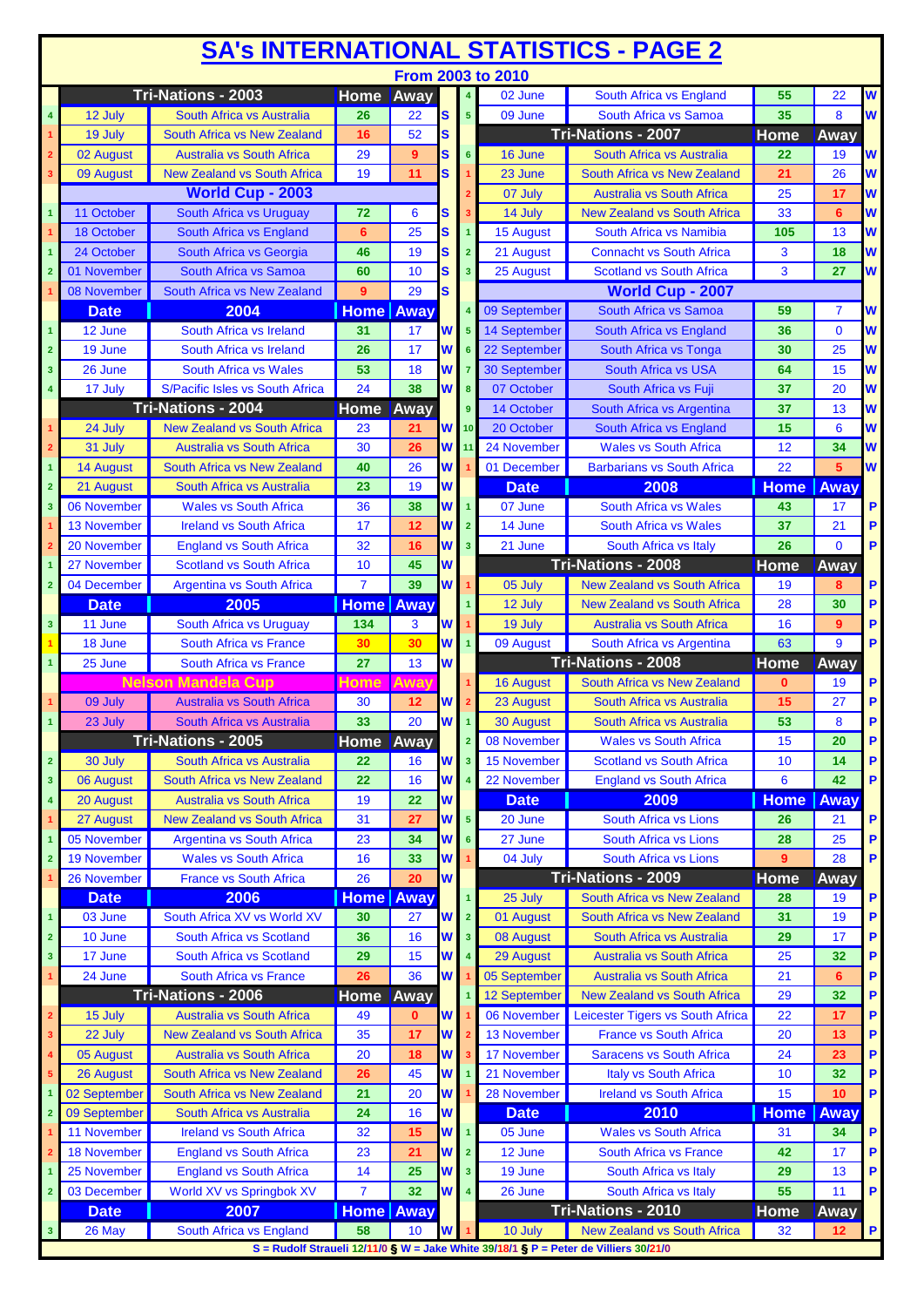|                         | <b>SA's INTERNATIONAL STATISTICS - PAGE 3</b> |                                                               |                        |                |        |                         |                      |                                                                                                                     |             |              |                           |  |
|-------------------------|-----------------------------------------------|---------------------------------------------------------------|------------------------|----------------|--------|-------------------------|----------------------|---------------------------------------------------------------------------------------------------------------------|-------------|--------------|---------------------------|--|
|                         |                                               |                                                               |                        |                |        |                         | From 2010 to 2018    |                                                                                                                     |             |              |                           |  |
|                         | 17 July                                       | <b>New Zealand vs South Africa</b>                            | 31                     | 17             | P.     | $\overline{\mathbf{8}}$ | 23 August            | <b>Argentina vs South Africa</b>                                                                                    | 31          | 33           | H                         |  |
| 3                       | 24 July                                       | <b>Australia vs South Africa</b>                              | 30                     | 13             | P.     |                         | 06 September         | <b>Australia vs South Africa</b>                                                                                    | 24          | 23           | H                         |  |
|                         | 21 August                                     | South Africa vs New Zealand                                   | 22                     | 29             | P      |                         | <b>13 September</b>  | <b>New Zealand vs South Africa</b>                                                                                  | 14          | 10           | H                         |  |
| 1                       | 28 August                                     | South Africa vs Australia                                     | 44                     | 31             | P      | $\mathbf{1}$            | 27 September         | <b>South Africa vs Australia</b>                                                                                    | 28          | 10           | H                         |  |
|                         | 04 September                                  | South Africa vs Australia                                     | 39                     | 41             | P      | $\overline{2}$          | 04 October           | South Africa vs New Zealand                                                                                         | 27          | 25           | H                         |  |
|                         | 06 November                                   | <b>Ireland vs South Africa</b>                                | 21                     | 23             | P      |                         | 08 November          | South Africa vs Ireland                                                                                             | 29          | 15           | H                         |  |
| $\overline{2}$          | 13 November                                   | <b>Wales vs South Africa</b>                                  | 25                     | 29             | P      | $\overline{\mathbf{1}}$ | 15 November          | South Africa vs England                                                                                             | 28          | 31           | H                         |  |
|                         | 20 November                                   | <b>Scotland vs South Africa</b>                               | 21                     | 17             | P      | $\overline{2}$          | 22 November          | South Africa vs Italy                                                                                               | 6           | 22           | H                         |  |
|                         | 27 November                                   | <b>England vs South Africa</b>                                | 11                     | 21             | P      |                         | 29 November          | <b>South Africa vs Wales</b>                                                                                        | 12          | 6            | H                         |  |
|                         | 04 December                                   | <b>Barbarians vs South Africa</b>                             | 26                     | 20             | P      |                         | <b>Date</b>          | 2015                                                                                                                | <b>Home</b> | Away         |                           |  |
|                         | <b>Date</b>                                   | 2011<br>Tri-Nations - 2011                                    | Home Away              |                |        |                         | 11 July              | South Africa vs World XV<br>The Rugby Championship - 2015                                                           | 46          | 10           |                           |  |
|                         | 23 July                                       | <b>Australia vs South Africa</b>                              | 39                     | 20             | P<br>P | $\overline{2}$          | 18 July              | Australia vs South Africa                                                                                           | 24          | 20           | н                         |  |
| 3                       | 30 July                                       | <b>New Zealand vs South Africa</b>                            | 40                     | $\overline{7}$ | P      | 3                       | 25 July              | South Africa vs New Zealand                                                                                         | 20          | 27           |                           |  |
|                         | <b>13 August</b>                              | South Africa vs Australia                                     | 9                      | 14             | P      | 4                       | 08 August            | South Africa vs Argentina                                                                                           | 25          | 37           | Н<br>H                    |  |
| 1                       | 20 August                                     | South Africa vs New Zealand                                   | 18                     | 5              | Р      | $\mathbf{1}$            | 15 August            | Argentina vs South Africa                                                                                           | 12          | 26           | ÷,                        |  |
|                         |                                               | World Cup - 2011                                              |                        |                |        |                         |                      | World Cup - 2015                                                                                                    |             |              |                           |  |
| $\overline{2}$          | 10 September                                  | South Africa vs Wales                                         | 17                     | 16             | P      |                         | 19 September         | South Africa vs Japan                                                                                               | 32          | 34           | н                         |  |
| 3                       | 17 September                                  | South Africa vs Fiji                                          | 49                     | 3              | P      | $\mathbf{1}$            | 26 September         | South Africa vs Samoa                                                                                               | 46          | 6            | H                         |  |
|                         | 22 September                                  | South Africa vs Namibia                                       | 87                     | $\mathbf{0}$   | P      | $\overline{2}$          | 03 October           | South Africa vs Scotland                                                                                            | 34          | 16           | H                         |  |
| 5                       | 30 September                                  | South Africa vs Samoa                                         | 13                     | 5              | P      | 3 <sup>2</sup>          | 07 October           | South Africa vs USA                                                                                                 | 64          | $\mathbf{0}$ | H                         |  |
|                         | 09 October                                    | South Africa vs Australia                                     | 9                      | 11             |        | $\overline{a}$          | 17 October           | <b>South Africa vs Wales</b>                                                                                        | 23          | 19           | H                         |  |
|                         | <b>Date</b>                                   | 2012                                                          | <b>Home</b> Away       |                |        |                         | 24 October           | South Africa vs New Zealand                                                                                         | 18          | 20           | H                         |  |
| $\overline{\mathbf{1}}$ | 09 June                                       | South Africa vs England                                       | 22                     | 17             | нι     | $\blacktriangleleft$    | 30 October           | South Africa vs Argentina                                                                                           | 24          | 13           | H                         |  |
|                         | 13 June                                       | SA S/Barbarians vs England                                    | 26                     | 54             |        |                         | <b>Date</b>          | 2016                                                                                                                | <b>Home</b> | Away         |                           |  |
| $\overline{2}$          | 16 June                                       | South Africa vs England                                       | 36                     | 27             | нΙ     | $\mathbf{1}$            | 11 July              | South Africa vs Ireland                                                                                             | 20          | 26           | $\mathbf{A}$              |  |
|                         | 19 June                                       | SA N/Barbarians vs England                                    | 31                     | 57             |        | $\overline{1}$          | 18 July              | South Africa vs Ireland                                                                                             | 32          | 26           | A                         |  |
|                         | 23 June                                       | South Africa vs England                                       | 14                     | 14             | нI     | $\overline{2}$          | 25 July              | South Africa vs Ireland                                                                                             | 19          | 13           | $\boldsymbol{\mathsf{A}}$ |  |
|                         |                                               | The Rugby Championship - 2012                                 | <b>Home</b>            | Away           |        |                         |                      | The Rugby Championship - 2016                                                                                       |             |              |                           |  |
| $\overline{1}$          | <b>18 August</b>                              | South Africa vs Argentina                                     | 27                     | 6              | H.     | $\overline{\mathbf{3}}$ | 20 August            | South Africa vs Argentina                                                                                           | 30          | 23           | A                         |  |
|                         | 25 August                                     | <b>Argentina vs South Africa</b>                              | 16                     | 16             | H.     |                         | 27 August            | <b>Argentina vs South Africa</b>                                                                                    | 26          | 24           | A                         |  |
|                         | 08 September                                  | Australia vs South Africa                                     | 26                     | 19             | н      |                         | 10 September         | <b>Australia vs South Africa</b>                                                                                    | 23          | 17           | A                         |  |
|                         | 15 September                                  | <b>New Zealand vs South Africa</b>                            | 21                     | 11             | H      |                         | 17 September         | <b>New Zealand vs South Africa</b>                                                                                  | 41          | 13           | A                         |  |
|                         | 29 September                                  | South Africa vs Australia                                     | 31                     | 8              | H.     | $\mathbf{1}$            | 01 October           | South Africa vs Australia                                                                                           | 18          | 10           | A                         |  |
|                         | 06 October                                    | South Africa vs New Zealand                                   | 16                     | 32             | H      | $\mathbf{1}$            | 08 October           | South Africa vs New Zealand                                                                                         | 15          | 57           | A                         |  |
| 1                       | 10 November                                   | <b>Ireland vs South Africa</b>                                | 12                     | 16             | н      |                         | 05 November          | <b>Barbarians vs South Africa</b>                                                                                   | 31          | 31           | ٠                         |  |
| $\overline{2}$          | 17 November                                   | <b>Scotland vs South Africa</b>                               | 10                     | 21             | н      |                         | <b>12 November</b>   | <b>England vs South Africa</b>                                                                                      | 37          | 21           | A                         |  |
| 3                       | 24 November                                   | <b>England vs South Africa</b>                                | 15                     | 16             | нΙ     | 3                       | 19 November          | Italy vs South Africa                                                                                               | 20          | 18           | A                         |  |
|                         | <b>Date</b>                                   | 2013                                                          | Home                   | Away           |        |                         | 25 November          | <b>Wales vs South Africa</b>                                                                                        | 27          | 13           | $\boldsymbol{\mathsf{A}}$ |  |
| $\overline{\mathbf{4}}$ | 08 June                                       | South Africa vs Italy                                         | 44                     | 10             | H      |                         | <b>Date</b>          | 2017                                                                                                                | <b>Home</b> | <b>Away</b>  |                           |  |
| 5 <sub>5</sub>          | 15 June                                       | South Africa vs Scotland                                      | 30                     | 17             |        | $H_1$ 1                 | $\overline{10}$ June | South Africa vs France                                                                                              | 37          | 14           | A                         |  |
| 6                       | 22 June                                       | South Africa vs Samoa                                         | 56                     | 23             | H      |                         | 16 June<br>17 June   | SA 'A' vs French Barbarians<br>South Africa vs France                                                               | 36<br>37    | 28<br>15     |                           |  |
| $\overline{7}$          |                                               | The Rugby Championship - 2013                                 | <b>Home Away</b><br>73 | 13             | H      | $\overline{\mathbf{2}}$ | 23 June              | SA 'A' vs French Barbarians                                                                                         | 48          | 28           | A                         |  |
| 8                       | <b>17 August</b><br>24 August                 | South Africa vs Argentina<br><b>Argentina vs South Africa</b> | 17                     | 22             | H      | $\overline{\mathbf{3}}$ | 24 June              | South Africa vs France                                                                                              | 35          | 12           | $\boldsymbol{\mathsf{A}}$ |  |
| $\boldsymbol{9}$        | 07 September                                  | <b>Australia vs South Africa</b>                              | 12                     | 38             | н      |                         |                      | The Rugby Championship - 2017                                                                                       |             |              |                           |  |
|                         | 14 September                                  | <b>New Zealand vs South Africa</b>                            | 29                     | 15             | H.     | $\overline{\mathbf{4}}$ | <b>19 August</b>     | South Africa vs Argentina                                                                                           | 37          | 15           | A                         |  |
| 1                       | 28 September                                  | South Africa vs Australia                                     | 28                     | 8              | H.     | $\overline{\mathbf{5}}$ | 26 August            | <b>Argentina vs South Africa</b>                                                                                    | 23          | 41           | A                         |  |
|                         | 05 October                                    | South Africa vs New Zealand                                   | 27                     | 38             | H      |                         | 09 September         | <b>Australia vs South Africa</b>                                                                                    | 23          | 23           | A                         |  |
| 1                       | 09 November                                   | <b>Wales vs South Africa</b>                                  | 15                     | 24             | H      |                         | <b>16 September</b>  | <b>New Zealand vs South Africa</b>                                                                                  | 57          | $\mathbf 0$  | A                         |  |
| $\overline{2}$          | <b>17 November</b>                            | <b>Scotland vs South Africa</b>                               | $\mathbf 0$            | 28             | H      |                         | 30 September         | South Africa vs Australia                                                                                           | 27          | 27           | A                         |  |
| 3                       | 23 November                                   | <b>France vs South Africa</b>                                 | 10                     | 19             | нΙ     |                         | 07 October           | South Africa vs New Zealand                                                                                         | 24          | 25           | A                         |  |
|                         | <b>Date</b>                                   | 2014                                                          | <b>Home</b> Away       |                |        |                         | 12 November          | <b>Ireland vs South Africa</b>                                                                                      | 38          | 3            | A                         |  |
|                         | 07 June                                       | South Africa vs World XV                                      | 47                     | 13             |        | 1                       | <b>19 November</b>   | <b>France vs South Africa</b>                                                                                       | 17          | 18           | A                         |  |
| $\overline{\mathbf{4}}$ | 14 June                                       | South Africa vs Wales                                         | 38                     | 16             | H      | $\overline{2}$          | 26 November          | <b>Italy vs South Africa</b>                                                                                        | 6           | 35           | A                         |  |
| $5\phantom{.0}$         | 21 June                                       | South Africa vs Wales                                         | 31                     | 30             | н.     |                         | 02 December          | <b>Wales vs South Africa</b>                                                                                        | 24          | 22           | A                         |  |
| $6\phantom{a}$          | 28 June                                       | South Africa vs Scotland                                      | 55                     | 6              | H      |                         | <b>Date</b>          | 2018                                                                                                                | <b>Home</b> | Away         |                           |  |
|                         |                                               | The Rugby Championship - 2014                                 | <b>Home</b>            | Away           |        |                         | 02 June              | <b>Wales vs South Africa</b>                                                                                        | 22          | 20           | ${\sf R}$                 |  |
| $\overline{7}$          | <b>16 August</b>                              | South Africa vs Argentina                                     | 13                     | 6              | н.     | $\mathbf{1}$            | 09 June              | South Africa vs England 1st                                                                                         | 42          | 39           | $\mathbf R$               |  |
|                         |                                               |                                                               |                        |                |        |                         |                      | P = Peter de Villiers 30/21/0 § H = Heyneke Meyer 26/12/2 § A = Allister Coetzee 11/12/2 § R = Rassie Erasmus 7/7/0 |             |              |                           |  |